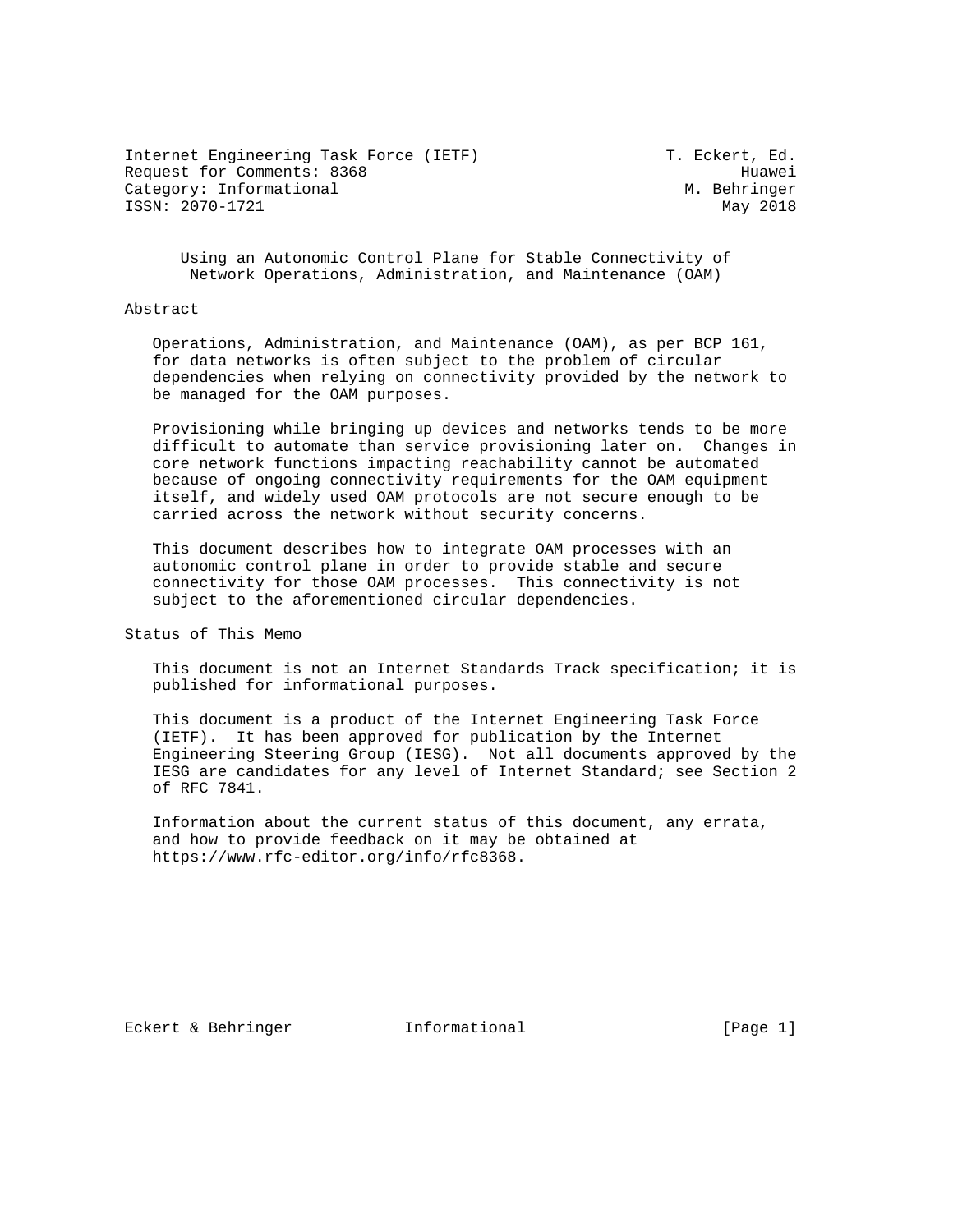# Copyright Notice

 Copyright (c) 2018 IETF Trust and the persons identified as the document authors. All rights reserved.

 This document is subject to BCP 78 and the IETF Trust's Legal Provisions Relating to IETF Documents (https://trustee.ietf.org/license-info) in effect on the date of publication of this document. Please review these documents carefully, as they describe your rights and restrictions with respect

 to this document. Code Components extracted from this document must include Simplified BSD License text as described in Section 4.e of the Trust Legal Provisions and are provided without warranty as described in the Simplified BSD License.

Table of Contents

| 1 <sup>1</sup><br>Introduction                                                                                                                                                                                                                       | 3              |
|------------------------------------------------------------------------------------------------------------------------------------------------------------------------------------------------------------------------------------------------------|----------------|
| Self-Dependent OAM Connectivity<br>1.1.                                                                                                                                                                                                              | 3              |
| Data Communication Networks (DCNs)<br>1.2.                                                                                                                                                                                                           | $\overline{3}$ |
| 1.3. Leveraging a Generalized Autonomic Control Plane                                                                                                                                                                                                | $\overline{4}$ |
|                                                                                                                                                                                                                                                      | 5              |
| 3 <sub>1</sub>                                                                                                                                                                                                                                       | 6              |
| Stable Connectivity for Centralized OAM<br>3.1.                                                                                                                                                                                                      | 6              |
| Simple Connectivity for Non-GACP-Capable<br>3.1.1.                                                                                                                                                                                                   |                |
|                                                                                                                                                                                                                                                      | 7              |
| Challenges and Limitations of Simple Connectivity<br>3.1.2.                                                                                                                                                                                          | 8              |
| 3.1.3. Simultaneous GACP and Data-Plane Connectivity                                                                                                                                                                                                 | 9              |
|                                                                                                                                                                                                                                                      | 10             |
| 3.1.5. Path Selection Policies                                                                                                                                                                                                                       | 12             |
| 3.1.6. Autonomic NOC Device/Applications                                                                                                                                                                                                             | 16             |
| 3.1.7. Encryption of Data-Plane Connections                                                                                                                                                                                                          | 16             |
| 3.1.8. Long-Term Direction of the Solution                                                                                                                                                                                                           | 17             |
| 3.2. Stable Connectivity for Distributed Metwork/OAM                                                                                                                                                                                                 | 18             |
| 4. Architectural Considerations                                                                                                                                                                                                                      | 18             |
| No IPv4 for GACP $\ldots$<br>4.1.                                                                                                                                                                                                                    | 18             |
| 5.                                                                                                                                                                                                                                                   | 19             |
| რ.                                                                                                                                                                                                                                                   | 20             |
| 7                                                                                                                                                                                                                                                    | 21             |
|                                                                                                                                                                                                                                                      | 21             |
| 7.2. Informative References                                                                                                                                                                                                                          | 22             |
| Acknowledgements<br>and the contract of the contract of the contract of the contract of the contract of the contract of the contract of the contract of the contract of the contract of the contract of the contract of the contract of the contra   | 23             |
| Authors' Addresses<br>and a series of the contract of the contract of the contract of the contract of the contract of the contract of the contract of the contract of the contract of the contract of the contract of the contract of the contract o | 24             |

Eckert & Behringer **Informational** [Page 2]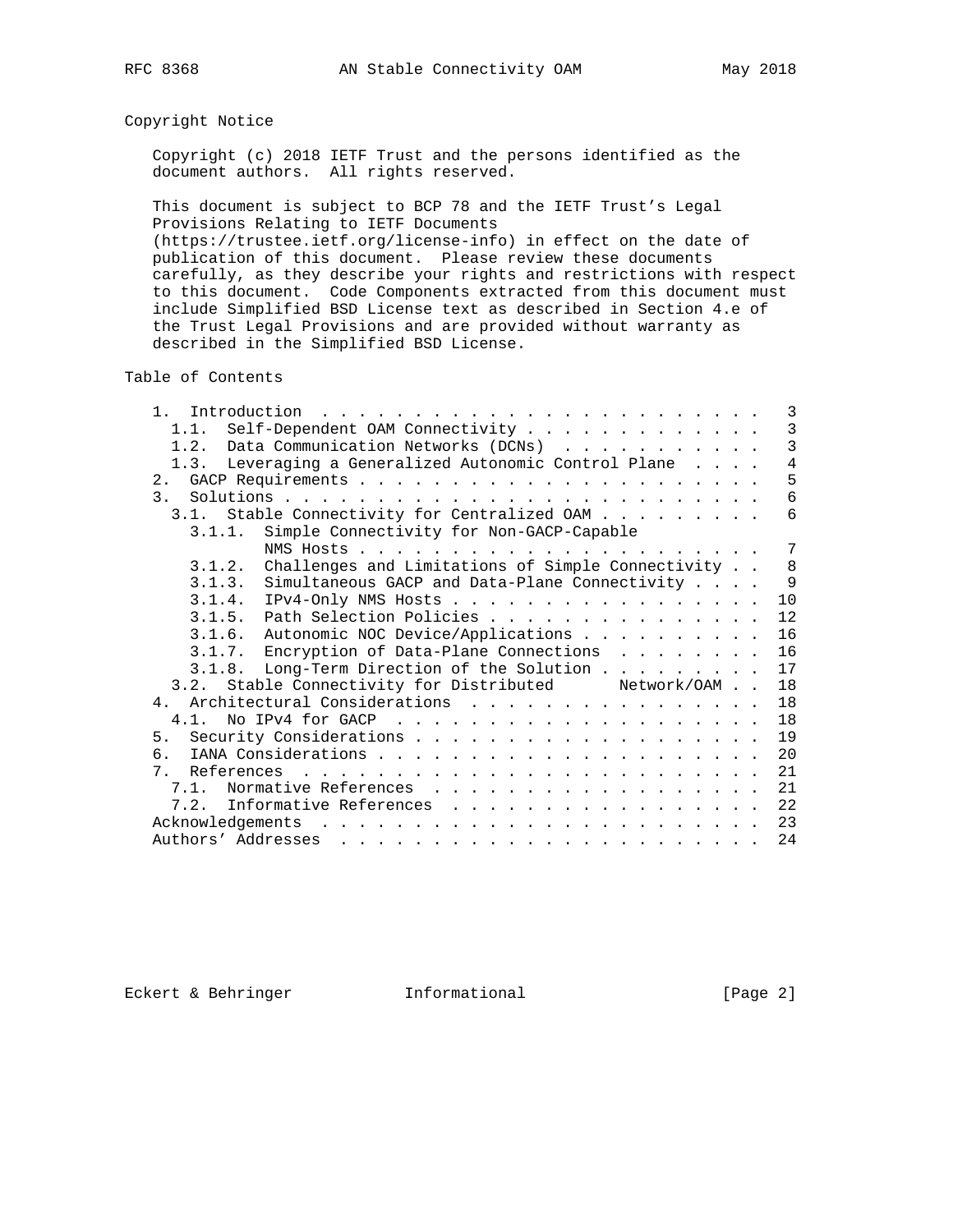# 1. Introduction

1.1. Self-Dependent OAM Connectivity

 Operations, Administration, and Maintenance (OAM), as per BCP 161 [RFC6291], for data networks is often subject to the problem of circular dependencies when relying on the connectivity service provided by the network to be managed. OAM can easily but unintentionally break the connectivity required for its own operations. Avoiding these problems can lead to complexity in OAM. This document describes this problem and how to use an autonomic control plane to solve it without further OAM complexity.

 The ability to perform OAM on a network device requires first the execution of OAM necessary to create network connectivity to that device in all intervening devices. This typically leads to sequential "expanding ring configuration" from a Network Operations Center (NOC). It also leads to tight dependencies between provisioning tools and security enrollment of devices. Any process that wants to enroll multiple devices along a newly deployed network topology needs to tightly interlock with the provisioning process that creates connectivity before the enrollment can move on to the next device.

 Likewise, when performing change operations on a network, it is necessary to understand at any step of that process that there is no interruption of connectivity that could lead to removal of connectivity to remote devices. This includes especially change provisioning of routing, forwarding, security, and addressing policies in the network that often occur through mergers and acquisitions, the introduction of IPv6, or other major overhauls of the infrastructure design. Examples include change of an IGP or area, change from Provider Aggregatable (PA) to Provider Independent (PI) addressing, or systematic topology changes (such as Layer 2 to Layer 3 changes).

 All these circular dependencies make OAM complex and potentially fragile. When automation is being used (for example, through provisioning systems), this complexity extends into that automation software.

1.2. Data Communication Networks (DCNs)

 In the late 1990s and early 2000, IP networks became the method of choice to build separate OAM networks for the communications infrastructure within Network Providers. This concept was standardized in ITU-T G.7712/Y.1703 [ITUT\_G7712] and called "Data Communications Networks" (DCNs). These were (and still are)

Eckert & Behringer **Informational** [Page 3]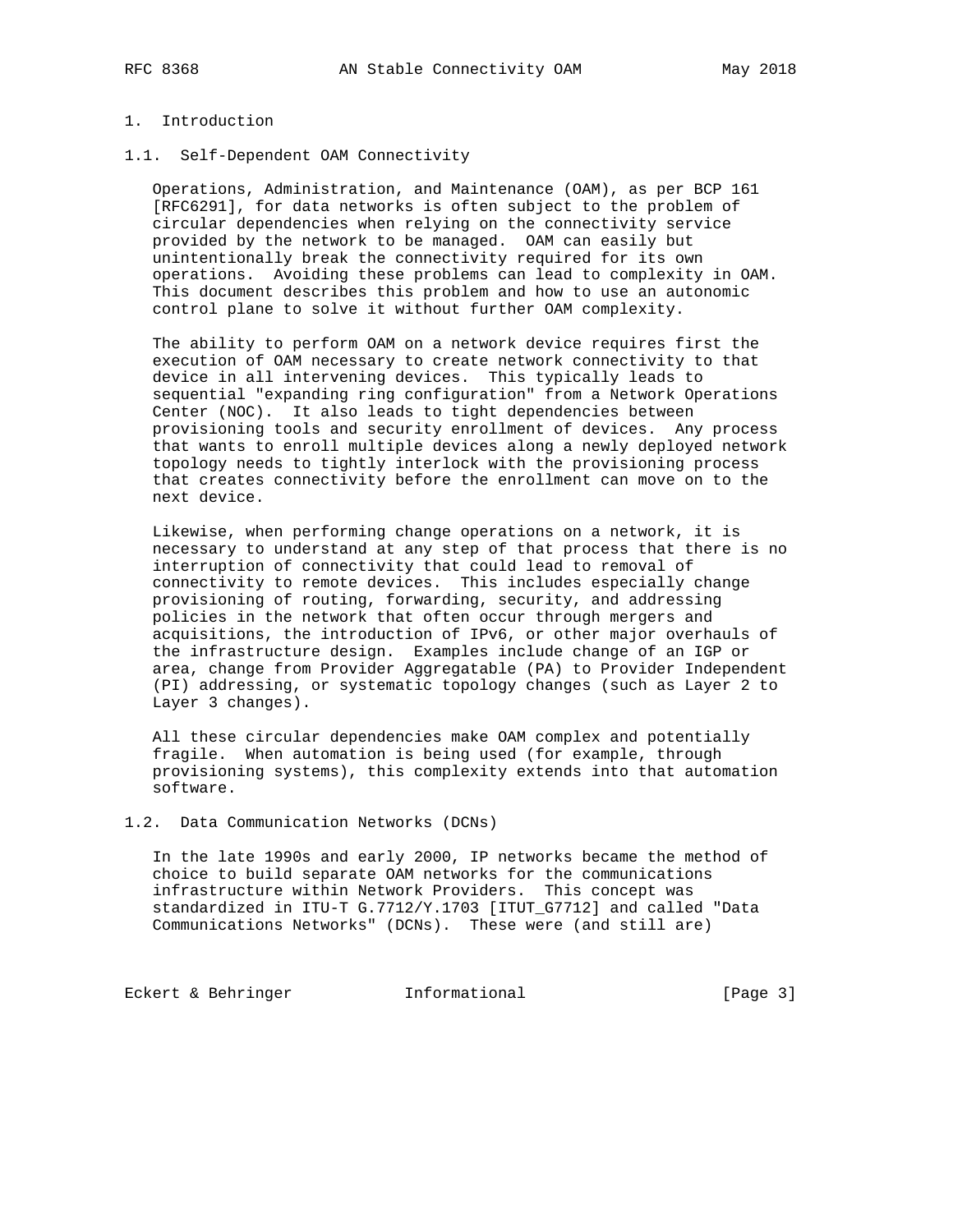physically separate IP or IP/MPLS networks that provide access to OAM interfaces of all equipment that had to be managed, from Public Switched Telephone Network (PSTN) switches over optical equipment to nowadays Ethernet and IP/MPLS production network equipment.

 Such DCNs provide stable connectivity not subject to the aforementioned problems because they are a separate network entirely, so change configuration of the production IP network is done via the DCN but never affects the DCN configuration. Of course, this approach comes at a cost of buying and operating a separate network, and this cost is not feasible for many providers -- most notably, smaller providers, most enterprises, and typical Internet of Things (IoT) networks.

1.3. Leveraging a Generalized Autonomic Control Plane

 One of the goals of the IETF ANIMA (Autonomic Networking Integrated Model and Approach) Working Group is the specification of a secure and automatically built in-band management plane that provides stable connectivity similar to a DCN, but without having to build a separate DCN. It is clear that such an "in-band" approach can never fully achieve the same level of separation, but the goal is to get as close to it as possible.

 This document discusses how such an in-band management plane can be used to support the DCN-like OAM use case, how to leverage its stable connectivity, and what the options are for deploying it incrementally in the short and long term.

 The ANIMA Working Group's evolving specification [ACP] calls this in band management plane the "Autonomic Control Plane" (ACP). The discussions in this document are not dependent on the specification of that ACP, but only on a set of high-level constraints listed below, which were decided upon early during the work on the ACP. Except when being specific about details of the ACP, this document uses the term "Generalized ACP" (GACP) and is applicable to any designs that meet the high-level constraints -- for example, the variations of the ACP protocol choices.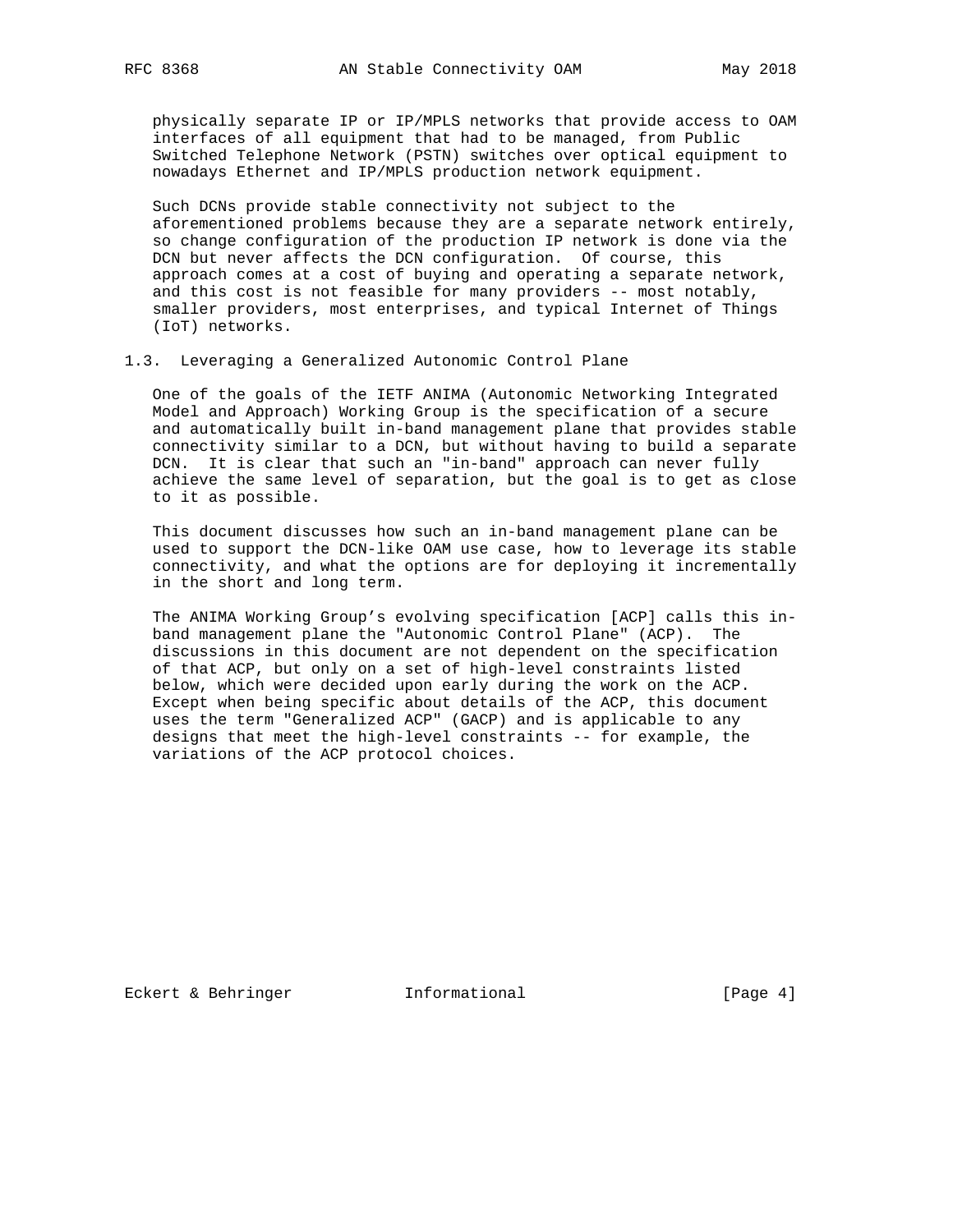2. GACP Requirements

 The high-level constraints of a GACP assumed and discussed in this document are as follows:

- VRF isolation: The GACP is a virtual network (Virtual Routing and Forwarding (VRF)) across network devices; its routing and forwarding are separate from other routing and forwarding in the network devices. Non-GACP routing/forwarding is called the "data plane".
- IPv6-only addressing: The GACP provides only IPv6 reachability. It uses Unique Local Addresses (ULAs) [RFC4193] that are routed in a location-independent fashion, for example, through a subnet prefix for each network device. Therefore, automatic addressing in the GACP is simple and stable: it does not require allocation by address registries, addresses are identifiers, they do not change when devices move, and no engineering of the address space to the network topology is necessary.
- NOC connectivity: NOC equipment (controlling OAM operations) either has access to the GACP directly or has an IP subnet connection to a GACP edge device.
- Closed Group Security: GACP devices have cryptographic credentials to mutually authenticate each other as members of a GACP. Traffic across the GACP is authenticated with these credentials and then encrypted.
- GACP connect (interface): The only traffic permitted in and out of the GACP that is not authenticated by GACP cryptographic credentials is through explicit configuration for the traffic from/to the aforementioned non-GACP NOC equipment with subnet connections to a GACP edge device (as a transition method).

 The GACP must be built to be autonomic and its function must not be able to be disrupted by operator or automated configuration/ provisioning actions (i.e., Network Management System (NMS) or Software-Defined Networking (SDN)). Those actions are allowed to impact only the data plane. This document does not cover those aspects; instead, it focuses on the impact of the above constraints: IPv6 only, dual connectivity, and security.

Eckert & Behringer Informational [Page 5]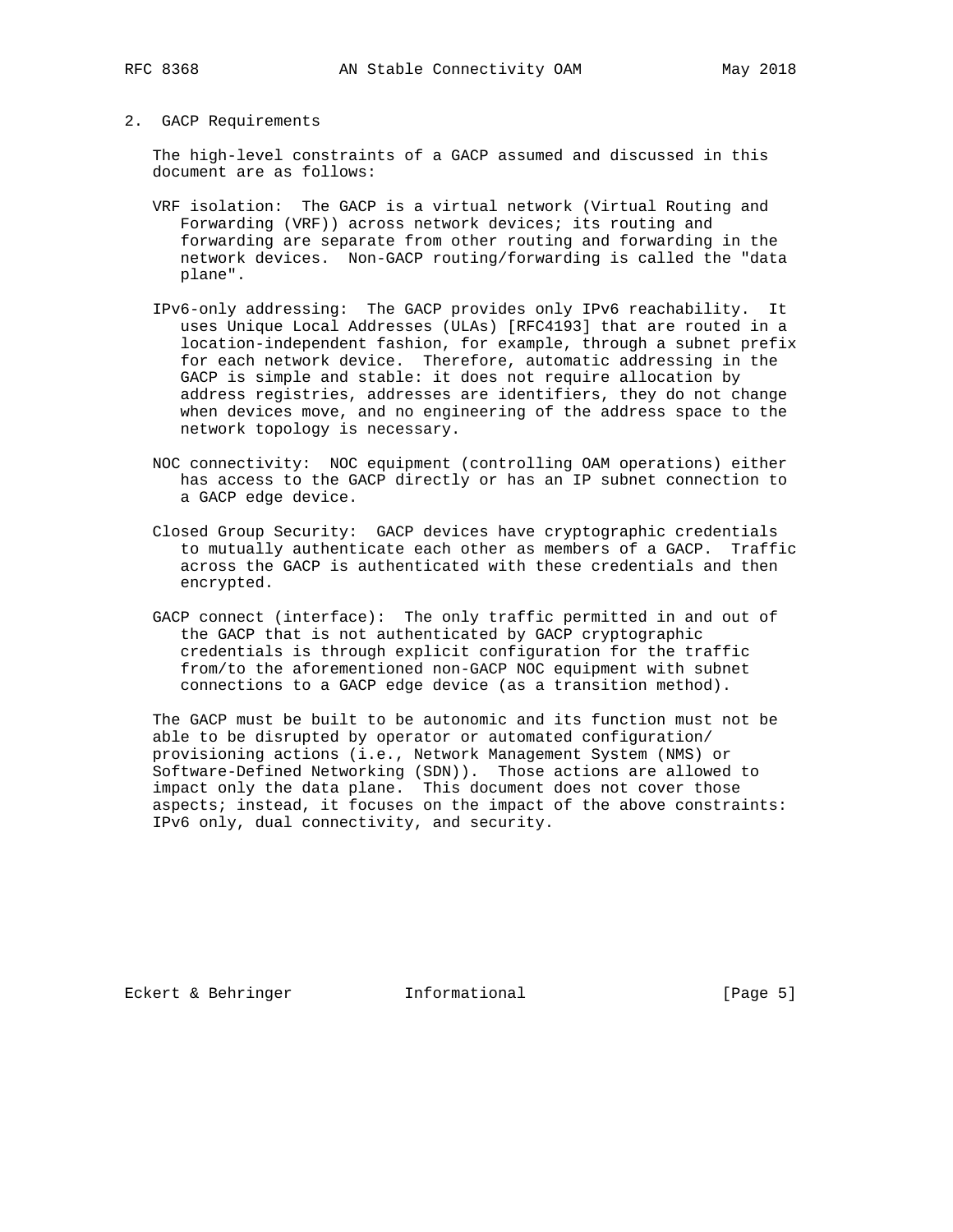## 3. Solutions

3.1. Stable Connectivity for Centralized OAM

 The ANI is the Autonomic Networking Infrastructure consisting of secure zero-touch bootstrap (BRSKI [BRSKI]), the GeneRic Autonomic Signaling Protocol (GRASP [GRASP]), and Autonomic Control Plane (ACP [ACP]). Refer to the reference model [REF\_MODEL] for an overview of the ANI and how its components interact and [RFC7575] for concepts and terminology of ANI and autonomic networks.

 This section describes stable connectivity for centralized OAM via the GACP, for example, via the ACP with or without a complete ANI, starting with the option that we expect to be the most easy to deploy in the short term. It then describes limitations and challenges of that approach and the corresponding solutions and workarounds; it finishes with the preferred target option of autonomic NOC devices in Section 3.1.6.

 This order was chosen because it helps to explain how simple initial use of a GACP can be and how difficult workarounds can become (and therefore what to avoid). Also, one very promising long-term solution is exactly like the most easy short-term solution, only virtualized and automated.

 In the most common case, OAM will be performed by one or more applications running on a variety of centralized NOC systems that communicate with network devices. This document describes approaches to leverage a GACP for stable connectivity, from simple to complex, depending on the capabilities and limitations of the equipment used.

Three stages can be considered:

- o There are simple options described in Sections 3.1.1 through 3.1.3 that we consider to be good starting points to operationalize the use of a GACP for stable connectivity today. These options require only network and OAM/NOC device configuration.
- o The are workarounds to connect a GACP to non-IPv6-capable NOC devices through the use of IPv4/IPv6 NAT (Network Address Translation) as described in Section 3.1.4. These workarounds are not recommended; however, if non-IPv6-capable NOC devices need to be used longer term, then the workarounds are the only way to connect them to a GACP.

Eckert & Behringer **Informational** [Page 6]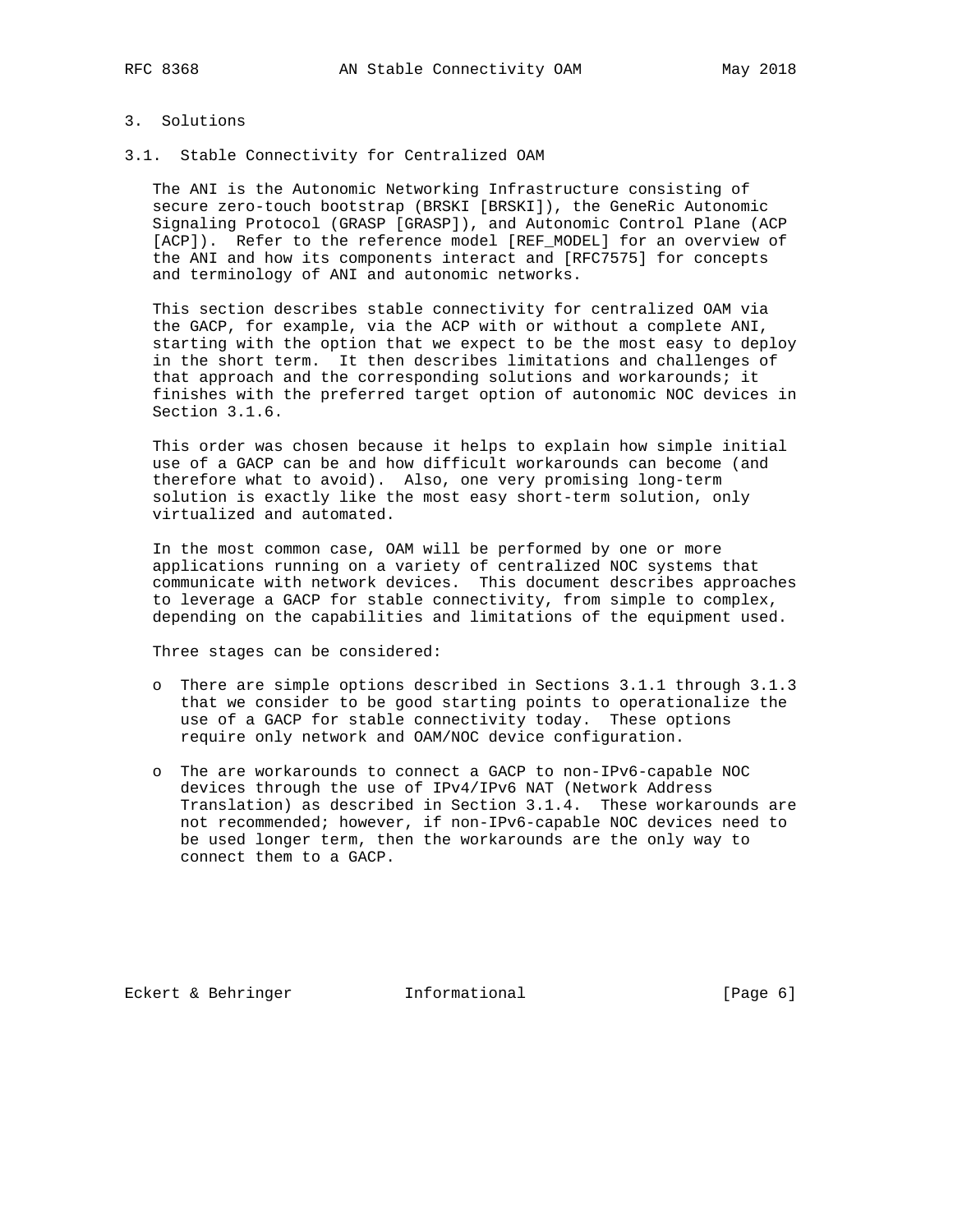o Options for the near to long term can provide all the desired operational, zero-touch, and security benefits of an autonomic network, but a range of details for this still have to be worked out, and development work on NOC/OAM equipment is necessary. These options are discussed in Sections 3.1.5 through 3.1.8.

### 3.1.1. Simple Connectivity for Non-GACP-Capable NMS Hosts

 In the most simple candidate deployment case, the GACP extends all the way into the NOC via one or more GACP edge devices. See also Section 6.1 of [ACP]. These devices "leak" the (otherwise encrypted) GACP natively to NMS hosts. They act as the default routers to those NMS hosts and provide them with IPv6 connectivity into the GACP. NMS hosts with this setup need to support IPv6 (e.g., see [RFC6434]) but require no other modifications to leverage the GACP.

 Note that even though the GACP only uses IPv6, it can of course support OAM for any type of network deployment as long as the network devices support the GACP: The data plane can be IPv4 only, dual stack, or IPv6 only. It is always separate from the GACP; therefore, there is no dependency between the GACP and the IP version(s) used in the data plane.

 This setup is sufficient for troubleshooting mechanisms such as SSH into network devices, NMS that performs SNMP read operations for status checking, software downloads onto autonomic devices, provisioning of devices via NETCONF, and so on. In conjunction with otherwise unmodified OAM via separate NMS hosts, this setup can provide a good subset of the stable connectivity goals. The limitations of this approach are discussed in the next section.

 Because the GACP provides "only" for IPv6 connectivity, and because addressing provided by the GACP does not include any topological addressing structure that a NOC often relies on to recognize where devices are on the network, it is likely highly desirable to set up the Domain Name System (DNS; see [RFC1034]) so that the GACP IPv6 addresses of autonomic devices are known via domain names that include the desired structure. For example, if DNS in the network were set up with names for network devices as devicename.noc.example.com, and if the well-known structure of the data-plane IPv4 address space were used by operators to infer the region where a device is located, then the GACP address of that device could be set up as devicename\_<region>.acp.noc.example.com, and devicename.acp.noc.example.com could be a CNAME to devicename\_<region>.acp.noc.example.com. Note that many networks already use names for network equipment where topological information is included, even without a GACP.

Eckert & Behringer **Informational** [Page 7]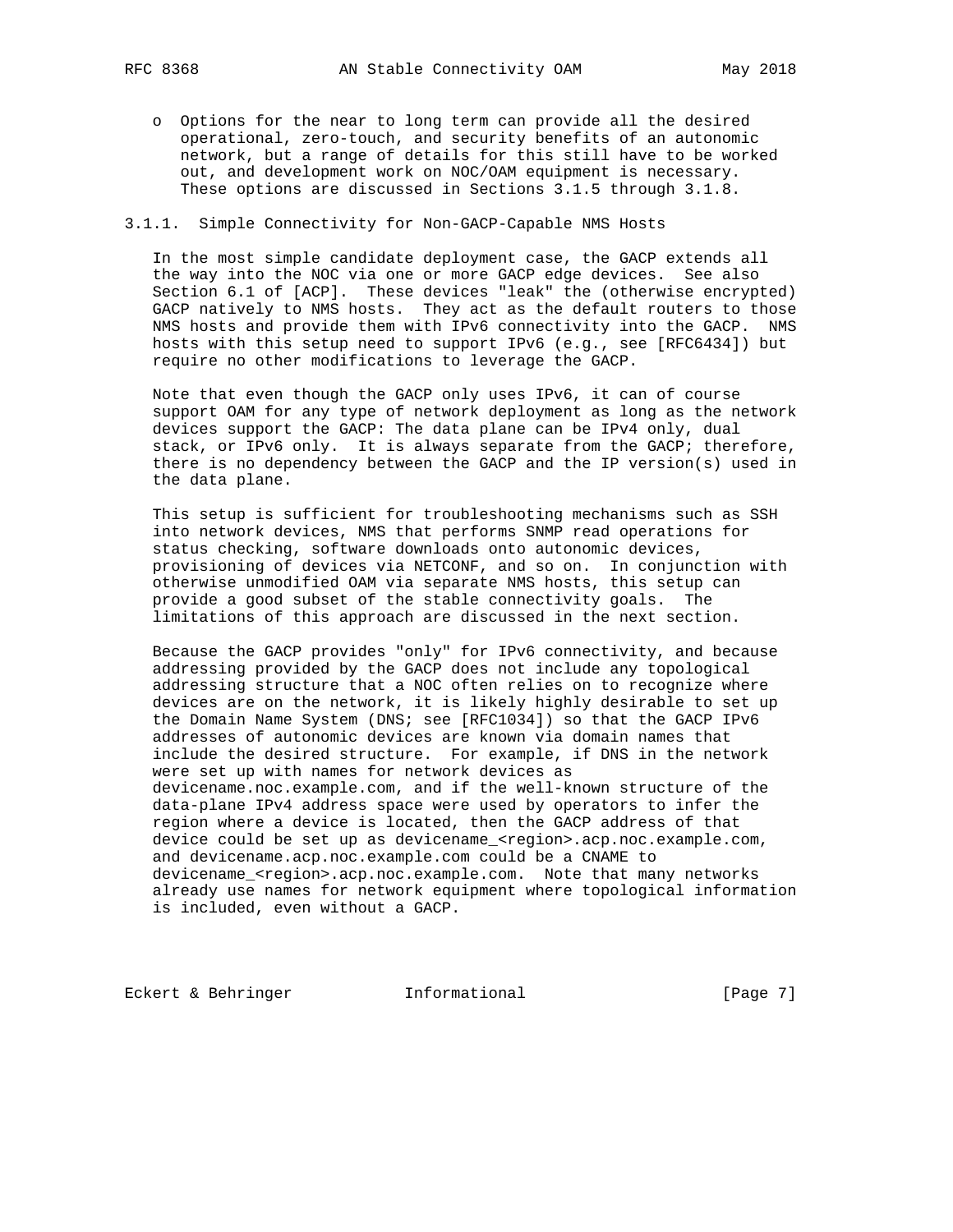## 3.1.2. Challenges and Limitations of Simple Connectivity

 This simple connectivity of non-autonomic NMS hosts suffers from a range of challenges (that is, operators may not be able to do it this way) and limitations (that is, operators cannot achieve desired goals with this setup). The following list summarizes these challenges and limitations, and the following sections describe additional mechanisms to overcome them.

 Note that these challenges and limitations exist because GACP is primarily designed to support distributed Autonomic Service Agent (ASA), a piece of autonomic software, in the most lightweight fashion. GACP is not required to support the additional mechanisms needed for centralized NOC systems. It is this document that describes additional (short-term) workarounds and (long-term) extensions.

- 1. (Limitation) NMS hosts cannot directly probe whether the desired so-called "data-plane" network connectivity works because they do not directly have access to it. This problem is similar to probing connectivity for other services (such as VPN services) that they do not have direct access to, so the NOC may already employ appropriate mechanisms to deal with this issue (probing proxies). See Section 3.1.3 for candidate solutions.
- 2. (Challenge) NMS hosts need to support IPv6, and this often is still not possible in enterprise networks. See Section 3.1.4 for some workarounds.
- 3. (Limitation) Performance of the GACP may be limited versus normal "data-plane" connectivity. The setup of the GACP will often support only forwarding that is not hardware accelerated. Running a large amount of traffic through the GACP, especially for tasks where it is not necessary, will reduce its performance and effectiveness for those operations where it is necessary or highly desirable. See Section 3.1.5 for candidate solutions.
- 4. (Limitation) Security of the GACP is reduced by exposing the GACP natively (and unencrypted) in a subnet in the NOC where the NOC devices are attached to it. See Section 3.1.7 for candidate solutions.

 These four problems can be tackled independently of each other by solution improvements. Combining some of these improvements together can lead towards a candidate long-term solution.

Eckert & Behringer **Informational** [Page 8]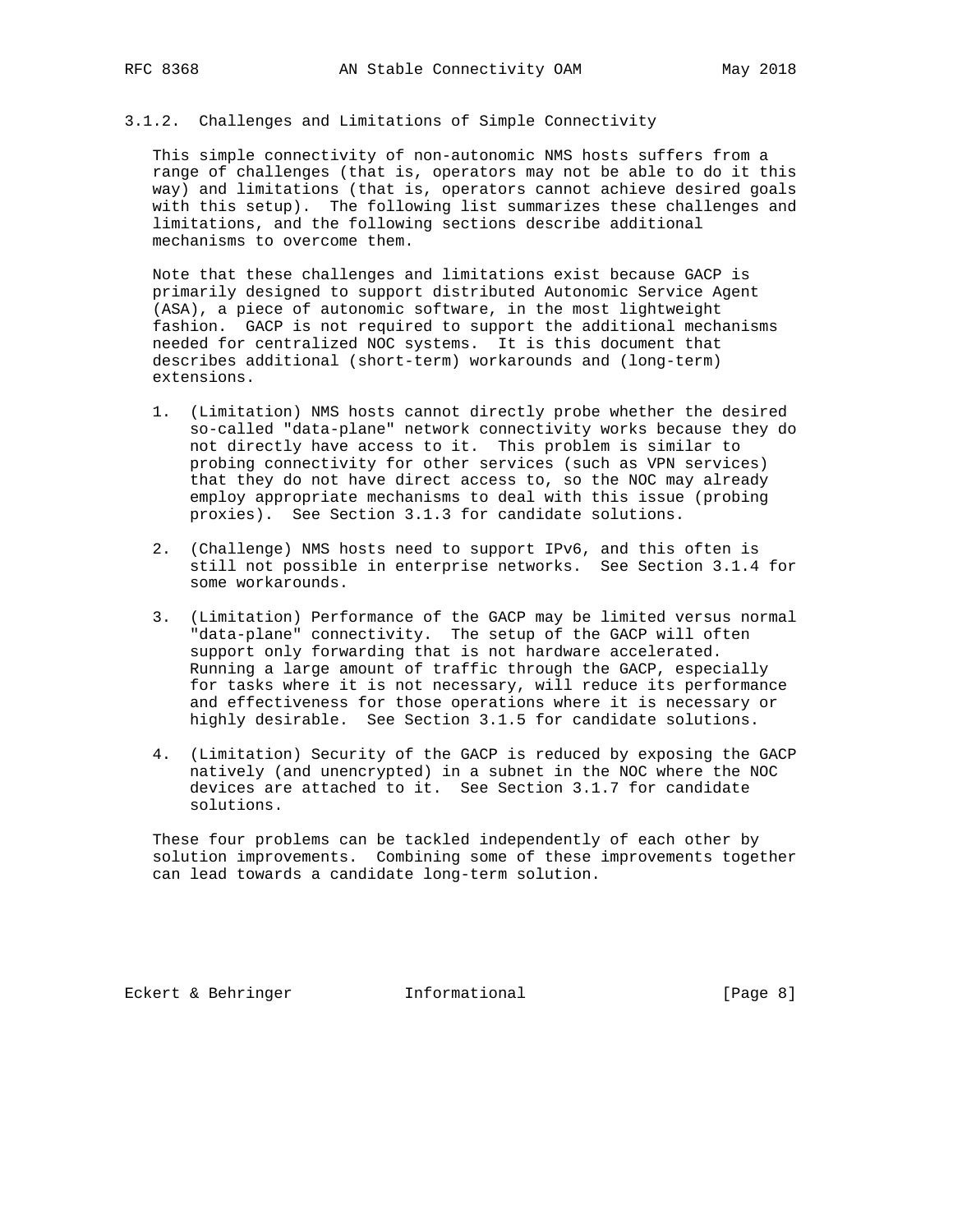# 3.1.3. Simultaneous GACP and Data-Plane Connectivity

 Simultaneous connectivity to both the GACP and data plane can be achieved in a variety of ways. If the data plane is IPv4 only, then any method for dual-stack attachment of the NOC device/application will suffice: IPv6 connectivity from the NOC provides access via the GACP; IPv4 provides access via the data plane. If, as explained above in the simple case, an autonomic device supports native attachment to the GACP, and the existing NOC setup is IPv4 only, then it could be sufficient to attach the GACP device(s) as the IPv6 default router to the NOC subnet and keep the existing IPv4 default router setup unchanged.

 If the data plane of the network is also supporting IPv6, then the most compatible setup for NOC devices is to have two IPv6 interfaces -- one virtual (e.g., via IEEE 802.1Q [IEEE.802.1Q]) or physical interface connecting to a data-plane subnet, and another connecting into a GACP connect subnet. See Section 8.1 of [ACP] for more details. That document also specifies how a NOC device can receive autoconfigured addressing and routes towards the ACP connect subnet if it supports default address selection as specified in [RFC6724] and default router preferences as specified in [RFC4191].

 Configuring a second interface on a NOC host may be impossible or seen as undesired complexity. In that case, the GACP edge device needs to provide support for a "combined ACP and data-plane interface" as described in Section 8.1 of [ACP]. This setup may not work with autoconfiguration and all NOC host network stacks due to limitations in those network stacks. They need to be able to perform Rule 5.5 of [RFC6724] regarding source address selection, including caching of next-hop information.

 For security reasons, it is not considered appropriate to connect a non-GACP router to a GACP connect interface. The reason is that the GACP is a secured network domain, and all NOC devices connecting via GACP connect interfaces are also part of that secure domain. The main difference is that the physical links between the GACP edge device and the NOC devices are not authenticated or encrypted and, therefore, need to be physically secured. If the secure GACP was extendable via untrusted routers, then it would be a lot more difficult to verify the secure domain assertion. Therefore, the GACP edge devices are not supposed to redistribute routes from non-GACP routers into the GACP.

Eckert & Behringer **Informational** [Page 9]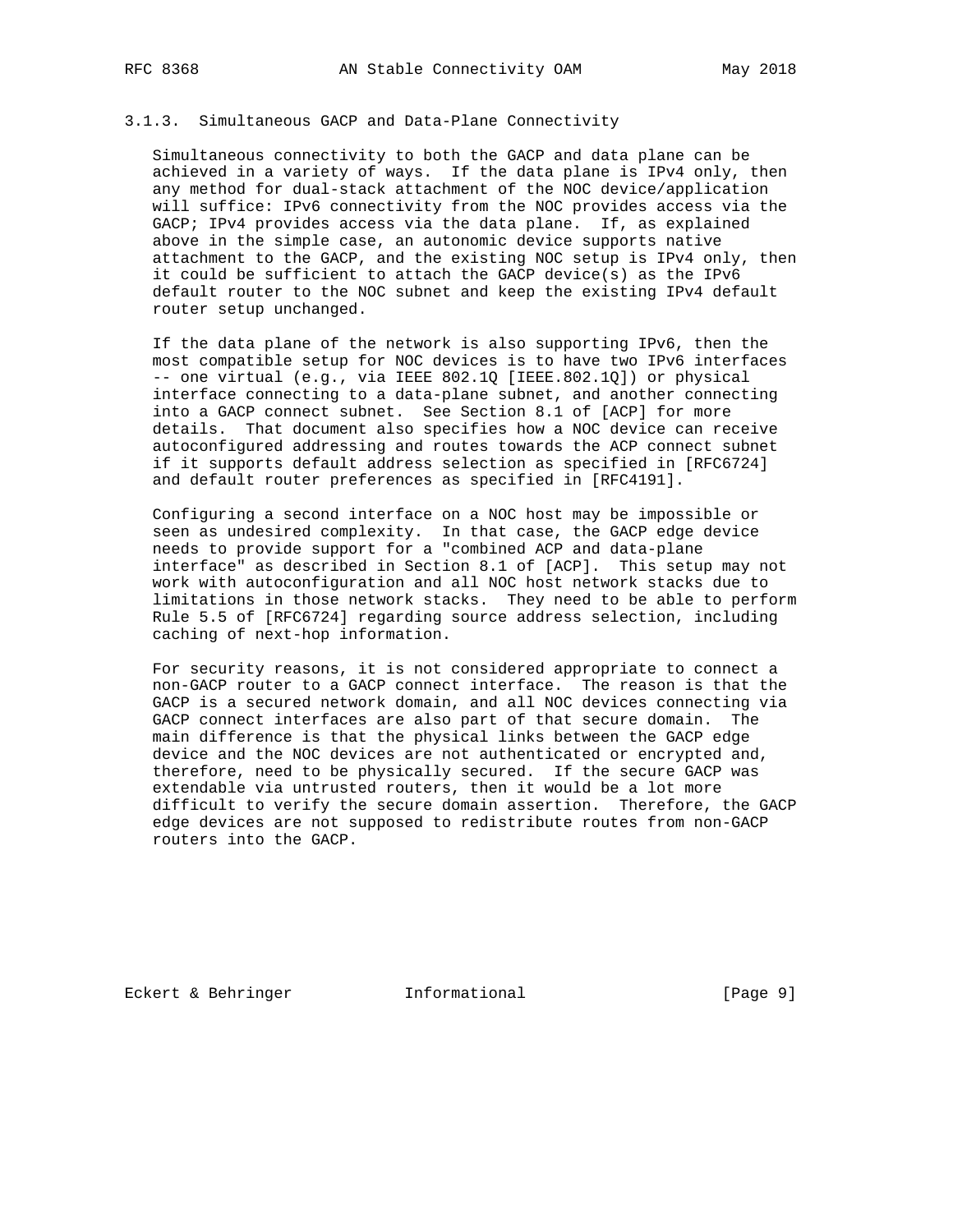### 3.1.4. IPv4-Only NMS Hosts

 One architectural expectation for the GACP as described in Section 1.3 is that all devices that want to use the GACP (including NMS hosts) support IPv6. Note that this expectation does not imply any requirements for the data plane, especially it does not imply that IPv6 must be supported in it. The data plane could be IPv4 only, IPv6 only, dual stack, or it may not need to have any IP host stack on the network devices.

 The implication of this architectural decision is the potential need for short-term workarounds when the operational practices in a network do not yet meet these target expectations. This section explains when and why these workarounds may be operationally necessary and describes them. However, the long-term goal is to upgrade all NMS hosts to native IPv6, so the workarounds described in this section should not be considered permanent.

 Most network equipment today supports IPv6, but it is very far from being ubiquitously supported in NOC backend solutions (hardware or software) or in the product space for enterprises. Even when it is supported, there are often additional limitations or issues using it in a dual-stack setup, or the operator mandates (for simplicity) single stack for all operations. For these reasons, an IPv4-only management plane is still required and common practice in many enterprises. Without the desire to leverage the GACP, this required and common practice is not a problem for those enterprises even when they run dual stack in the network. We discuss these workarounds here because it is a short-term deployment challenge specific to the operations of a GACP.

 To connect IPv4-only management-plane devices/applications with a GACP, some form of IP/ICMP translation of packets between IPv4 and IPv6 is necessary. The basic mechanisms for this are in [RFC7915], which describes the Stateless IP/ICMP Translation Algorithm (SIIT). There are multiple solutions using this mechanism. To understand the possible solutions, we consider the requirements:

 1. NMS hosts need to be able to initiate connections to any GACP device for management purposes. Examples include provisioning via NETCONF, SNMP poll operations, or just diagnostics via SSH connections from operators. Every GACP device/function that needs to be reachable from NMS hosts needs to have a separate IPv4 address.

Eckert & Behringer **Informational** [Page 10]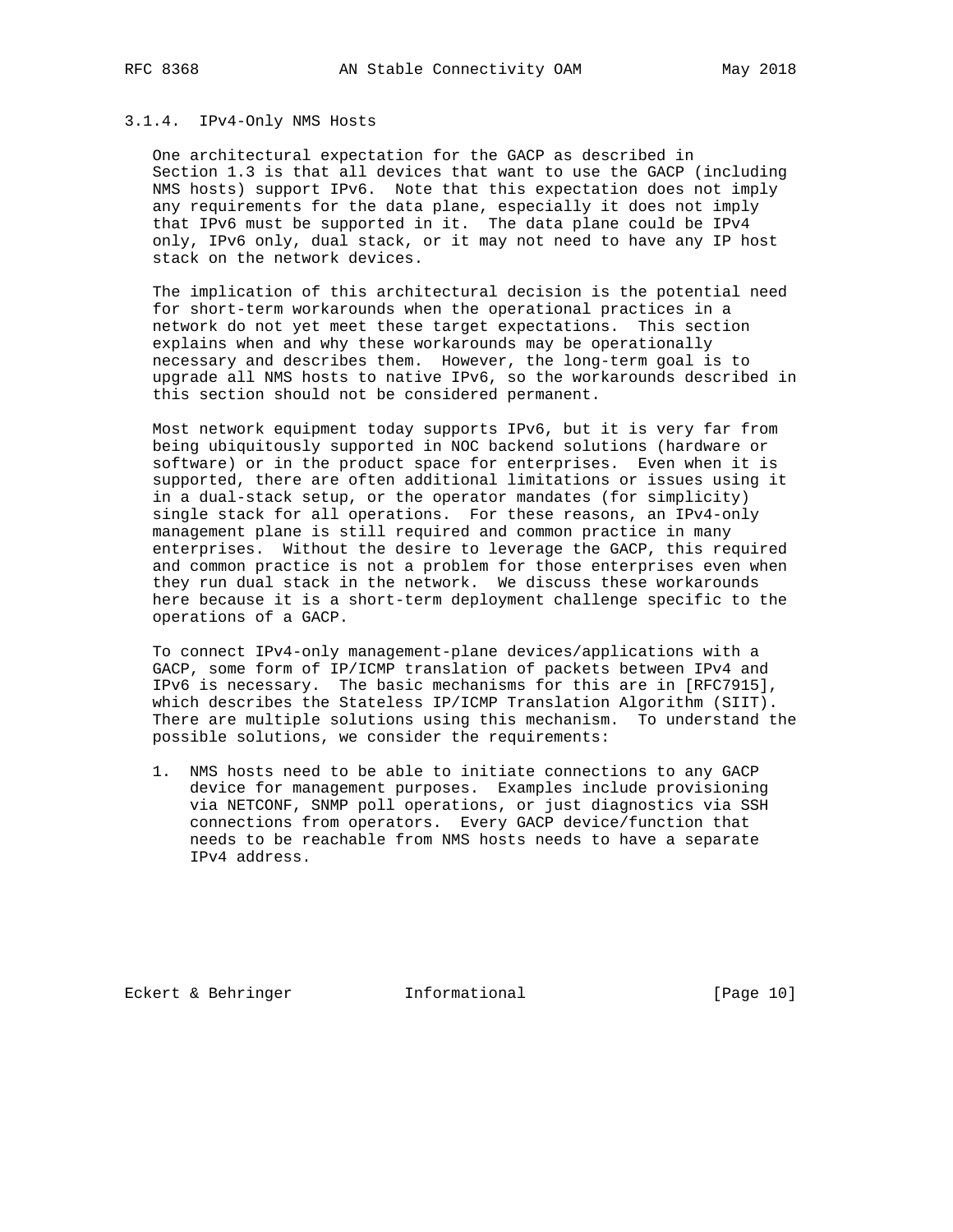2. GACP devices need to be able to initiate connections to NMS hosts, for example, to initiate NTP or RADIUS/Diameter connections, send syslog or SNMP trap, or initiate NETCONF Call Home connections after bootstrap. Every NMS host needs to have a separate IPv6 address reachable from the GACP. When a connection from a GACP device is made to an NMS host, the IPv4 source address of the connection (as seen by the NMS host) must be unique per GACP device and must be the same address as in (1) to maintain addressing simplicity similar to a native IPv4 deployment. For example in syslog, the source IP address of a logging device is used to identify it, and if the device shows problems, an operator might want to SSH into the device to diagnose it.

 Because of these requirements, the necessary and sufficient set of solutions are those that provide 1:1 mapping of IPv6 GACP addresses into IPv4 space and 1:1 mapping of IPv4 NMS host space into IPv6 (for use in the GACP). This means that SIIT-based solutions are sufficient and preferred.

 Note that GACP devices may use multiple IPv6 addresses in the GACP. For example, Section 6.10 of [ACP] defines multiple useful addressing sub-schemes supporting this option. All those addresses may then need to be reachable through IPv6/IPv4 address translation.

 The need to allocate for every GACP device one or multiple IPv4 addresses should not be a problem if -- as we assume -- the NMS hosts can use private IPv4 address space ([RFC1918]). Nevertheless, even with private IPv4 address space, it is important that the GACP IPv6 addresses can be mapped efficiently into IPv4 address space without too much waste.

 Currently, the most flexible mapping scheme to achieve this is [RFC7757] because it allows configured IPv4 <-> IPv6 prefix mapping. Assume the GACP uses the ACP Zone Addressing Sub-Scheme and there are 3 registrars. In the ACP Zone Addressing Sub-Scheme, for each registrar, there is a constant /112 prefix for which an Explicit Address Mapping (EAM), as defined in RFC 7757, to a /16 prefix can be configured (e.g., in the private IPv4 address space described in [RFC1918]). Within the registrar's /112 prefix, Device-Numbers for devices are sequentially assigned: with the V bit (Virtualization bit) effectively two numbers are assigned per GACP device. This also means that if IPv4 address space is even more constrained, and it is known that a registrar will never need the full /15 extent of Device- Numbers, then a prefix longer than a /112 can be configured into the EAM in order to use less IPv4 space.

Eckert & Behringer **Informational** [Page 11]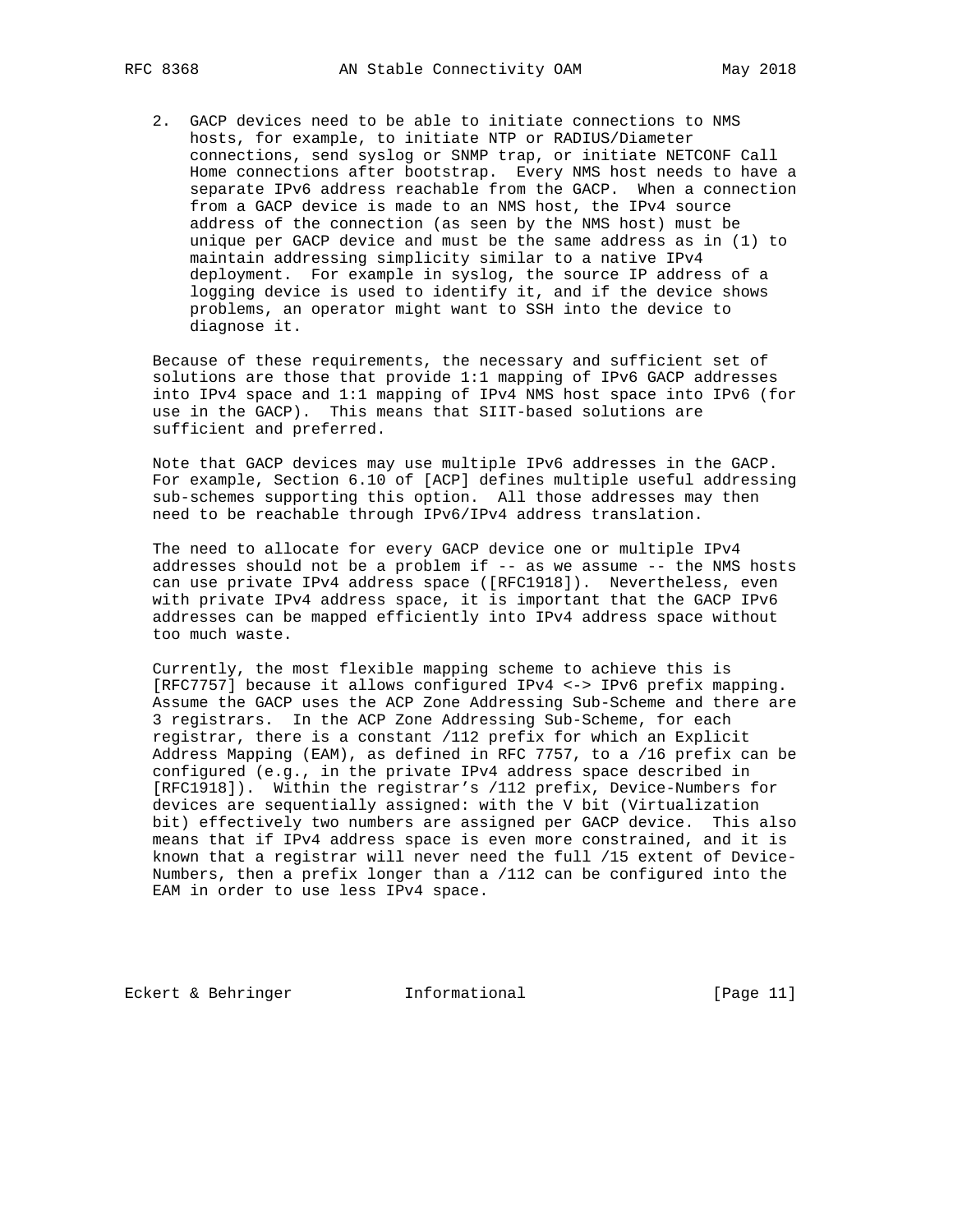When using the ACP Vlong Addressing Sub-Scheme, it is unlikely that one wants or needs to translate the full /8 or /16 of addressing space per GACP device into IPv4. In this case, the EAM rules of dropping trailing bits can be used to map only N bits of the V bits into IPv4. However, this does imply that only addresses that differ in those high-order N V bits can be distinguished on the IPv4 side.

 Likewise, the IPv4 address space used for NMS hosts can easily be mapped into an address prefix assigned to a GACP connect interface.

 A full specification of a solution to perform SIIT in conjunction with GACP connect following the considerations below is outside the scope of this document.

 To be in compliance with security expectations, SIIT has to happen on the GACP edge device itself so that GACP security considerations can be taken into account. For example, IPv4-only NMS hosts can be dealt with exactly like IPv6 hosts connected to a GACP connect interface.

 Note that prior solutions such as NAT64 ([RFC6146]) may equally be useable to translate between GACP IPv6 address space and NMS hosts' IPv4 address space. As a workaround, this can also be done on non- GACP Edge Devices connected to a GACP connect interface. The details vary depending on implementation because the options to configure address mappings vary widely. Outside of EAM, there are no standardized solutions that allow for mapping of prefixes, so it will most likely be necessary to explicitly map every individual (/128) GACP device address to an IPv4 address. Such an approach should use automation/scripting where these address translation entries are created dynamically whenever a GACP device is enrolled or first connected to the GACP network.

 The NAT methods described here are not specific to a GACP. Instead, they are similar to what would be necessary when some parts of a network only support IPv6, but the NOC equipment does not support IPv6. Whether it is more appropriate to wait until the NOC equipment supports IPv6 or to use NAT beforehand depends in large part on how long the former will take and how easy the latter will be when using products that support the NAT options described to operationalize the above recommendations.

### 3.1.5. Path Selection Policies

 As mentioned above, a GACP is not expected to have high performance because its primary goal is connectivity and security. For existing network device platforms, this often means that it is a lot more effort to implement that additional connectivity with hardware

Eckert & Behringer **Informational** [Page 12]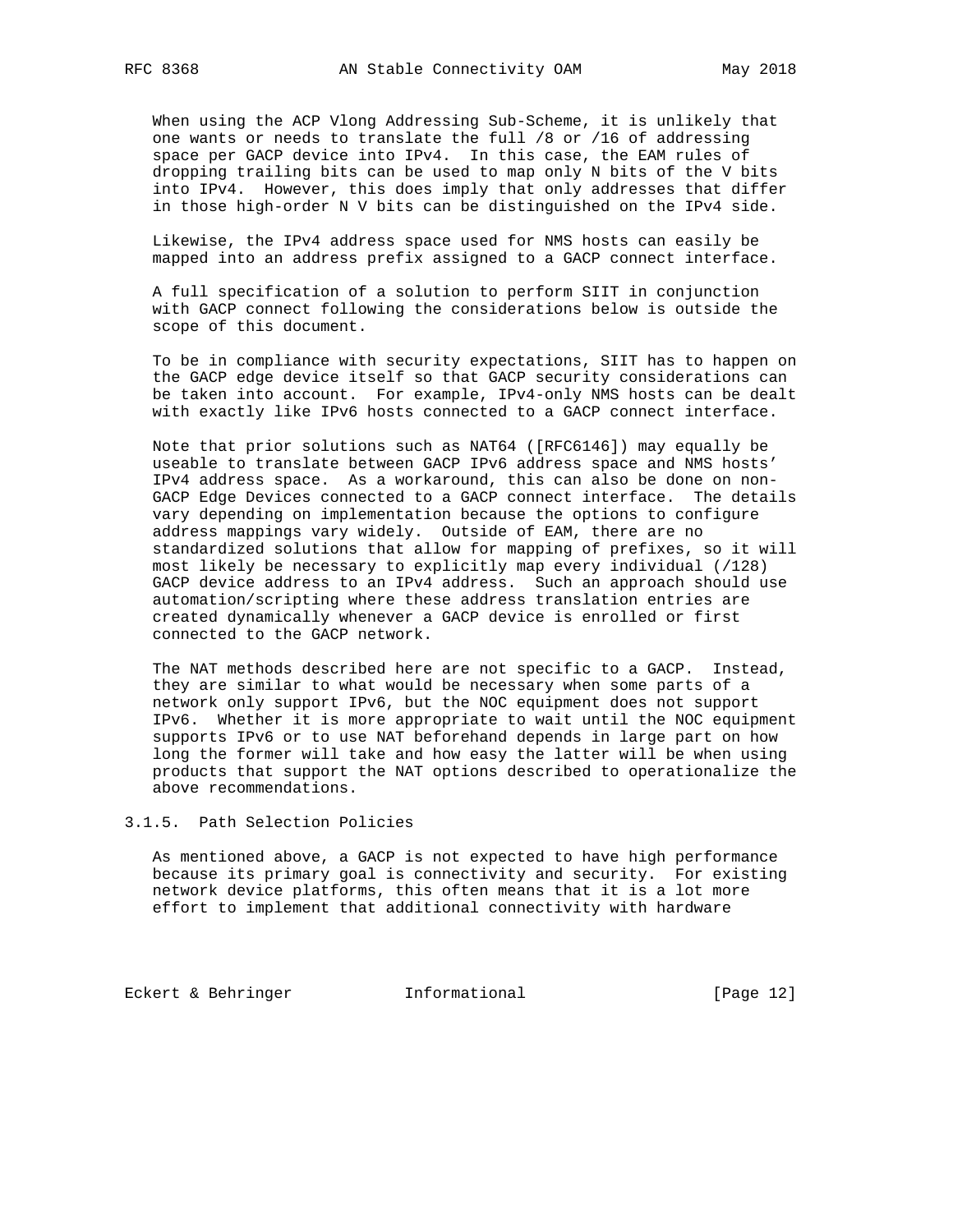acceleration than without -- especially because of the desire to support full encryption across the GACP to achieve the desired security.

 Some of these issues may go away in the future with further adoption of a GACP and network device designs that better tend to the needs of a separate OAM plane, but it is wise to plan for long-term designs of the solution that do NOT depend on high performance of the GACP. This is the opposite of the expectations that future NMS hosts will have IPv6 and that any considerations for IPv4/NAT in this solution are temporary.

 To solve the expected performance limitations of the GACP, we do expect to have the above-described dual connectivity via both GACP and data plane between NOC application devices and devices with GACP. The GACP connectivity is expected to always be there (as soon as a device is enrolled), but the data-plane connectivity is only present under normal operations and will not be present during, e.g., early stages of device bootstrap, failures, provisioning mistakes, or network configuration changes.

 The desired policy is therefore as follows: In the absence of further security considerations (see below), traffic between NMS hosts and GACP devices should prefer data-plane connectivity and resort only to using the GACP when necessary. The exception is an operation known to be covered by the use cases where the GACP is necessary, so that it makes no sense to try using the data plane. An example is an SSH connection from the NOC to a network device to troubleshoot network connectivity. This could easily always rely on the GACP. Likewise, if an NMS host is known to transmit large amounts of data, and it uses the GACP, then its data rate needs to be controlled so that it will not overload the GACP path. Typical examples of this are software downloads.

 There is a wide range of methods to build up these policies. We describe a few below.

 Ideally, a NOC system would learn and keep track of all addresses of a device (GACP and the various data-plane addresses). Every action of the NOC system would indicate via a "path-policy" what type of connection it needs (e.g., only data-plane, GACP only, default to data plane, fallback to GACP, etc.). A connection policy manager would then build connection to the target using the right address(es). Shorter term, a common practice is to identify different paths to a device via different names (e.g., loopback vs. interface addresses). This approach can be expanded to GACP uses, whether it uses the DNS or names local to the NOC system. Below, we describe example schemes using DNS.

Eckert & Behringer **Informational** [Page 13]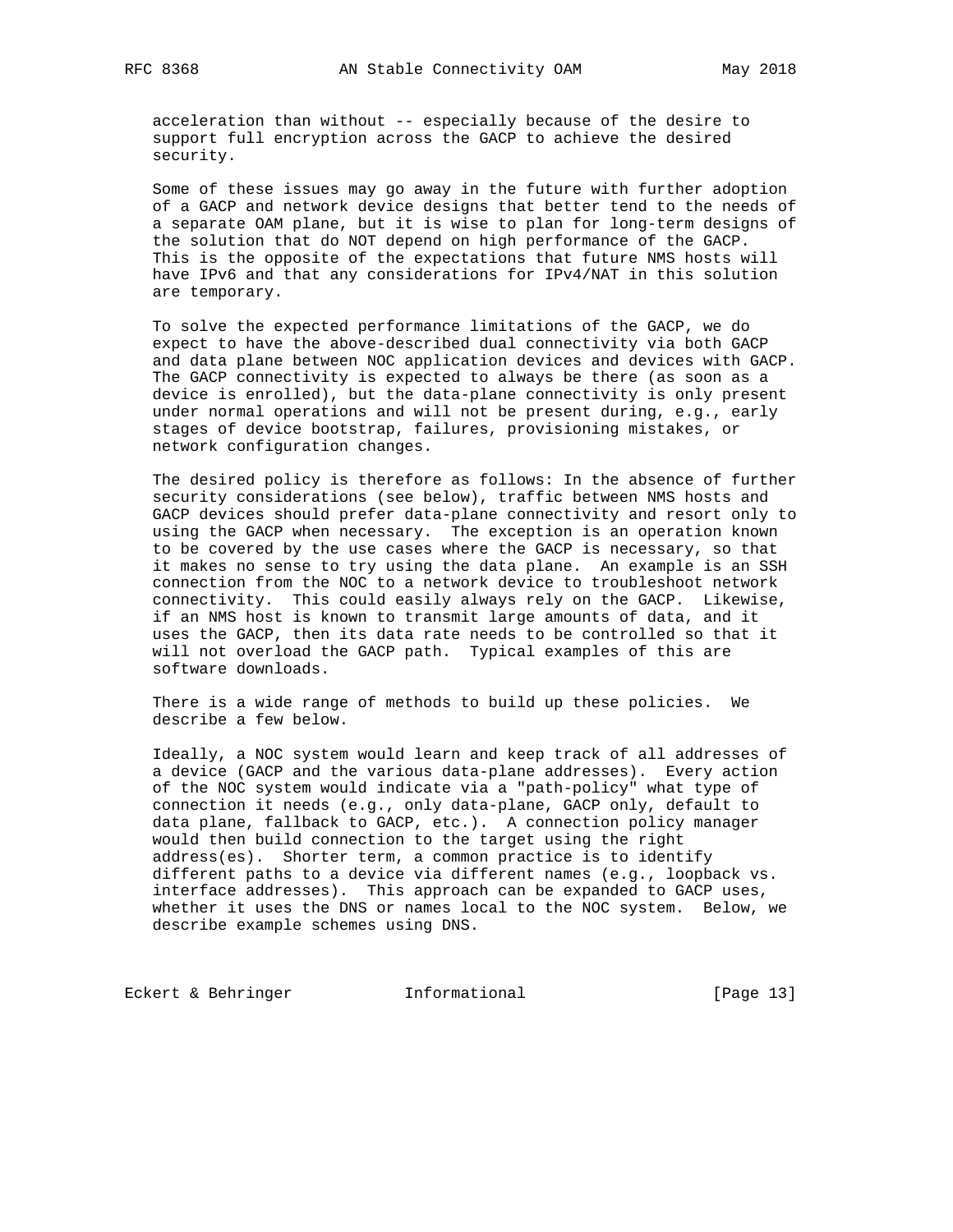DNS can be used to set up names for the same network devices but with different addresses assigned:

- o One name (name.noc.example.com) with only the data-plane address(es) (IPv4 and/or IPv6) to be used for probing connectivity or performing routine software downloads that may stall/fail when there are connectivity issues.
- o One name (name-acp.noc.example.com) with only the GACP reachable address of the device for troubleshooting and probing/discovery that is desired to always only use the GACP.
- o One name (name-both.noc.example.com) with data-plane and GACP addresses.

 Traffic policing and/or shaping at the GACP edge in the NOC can be used to throttle applications such as software download into the GACP.

 Using different names that map to different addresses (or subsets of addresses) can be difficult to set up and maintain, especially because data-plane addresses may change due to reconfiguration or relocation of devices. The name-based approach alone cannot strongly support policies for existing applications and long-lived flows to automatically switch between the ACP and data plane in the face of data-plane failure and recovery. A solution would be host transport stacks on GACP nodes that support the following requirements:

- 1. Only the GACP addresses of the responder must be required by the initiator for the initial setup of a connection/flow across the GACP.
- 2. Responder and Initiator must be able to exchange their data-plane addresses through the GACP, and then -- if needed by policy - build an additional flow across the data plane.
- 3. For unmodified application, the following policies should be configurable on at least a per-application basis for its TCP connections with GACP peers:
	- Fallback (to GACP): An additional data-plane flow is built and used exclusively to send data whenever the data plane is operational. When the additional flow cannot be built during connection setup or when it fails later, traffic is sent across the GACP flow. This could be a default policy for most OAM applications using the GACP.

Eckert & Behringer **Informational** [Page 14]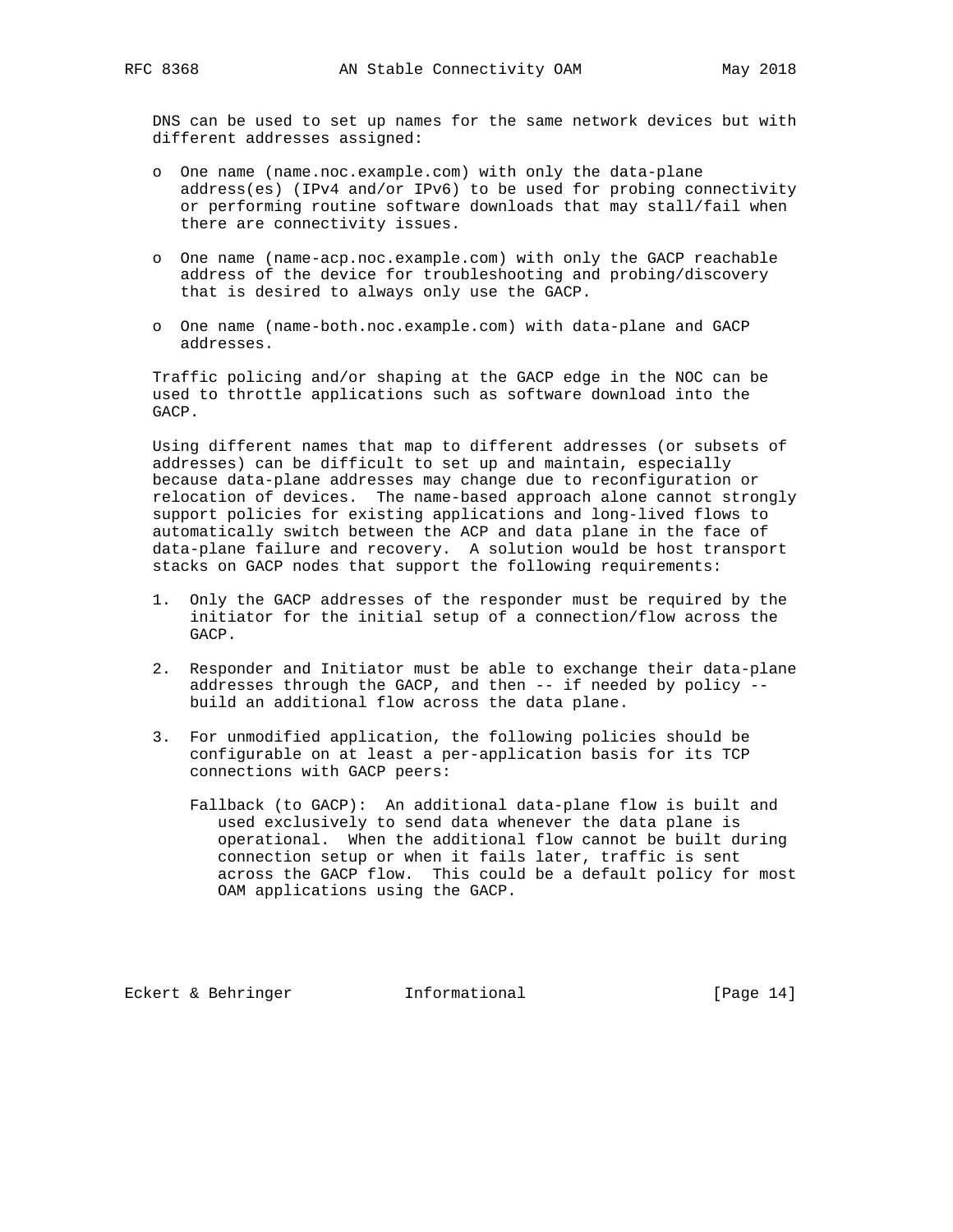- Suspend/Fail: Like the Fallback policy, except that traffic will not use the GACP flow; instead, it will be suspended until a data-plane flow is operational or until a policy-configurable timeout indicates a connection failure to the application. This policy would be appropriate for large-volume background or scavenger-class OAM applications such as firmware downloads or telemetry/diagnostic uploads -- applications that would otherwise easily overrun performance-limited GACP implementations.
- GACP (only): No additional data-plane flow is built, traffic is only sent via the GACP flow. This can just be a TCP connection. This policy would be most appropriate for OAM operations known to change the data plane in a way that could impact connectivity through it (at least temporarily).
- 4. In the presence of responders or initiators not supporting these host stack functions, the Fallback and GACP policies must result in a TCP connection across the GACP. For Suspend/Fail, presence of TCP-only peers should result in failure during connection setup.
- 5. In case of Fallback and Suspend/Fail, a failed data-plane connection should automatically be rebuilt when the data plane recovers, including when the data-plane address of one side or both sides may have changed -- for example, because of reconfiguration or device repositioning.
- 6. Additional data-plane flows created by these host transport stack functions must be end-to-end authenticated by these host transport stack functions with the GACP domain credentials and encrypted. This maintains the expectation that connections from GACP addresses to GACP addresses are authenticated and encrypted. This may be skipped if the application already provides for end to-end encryption.
- 7. For enhanced applications, the host stack may support application control to select the policy on a per-connection basis, or even more explicit control for building of the flows and which flow should pass traffic.

 Protocols like Multipath TCP (MPTCP; see [RFC6824]) and the Stream Control Transmission Protocol (SCTP; see [RFC4960]) can already support part of these requirements. MPTCP, for example, supports signaling of addresses in a TCP backward-compatible fashion, establishing additional flows (called subflows in MPTCP), and having primary and fallback subflows via MP\_PRIO signaling. The details of how MPTCP, SCTP, and/or other approaches (potentially with extensions

Eckert & Behringer **Informational** [Page 15]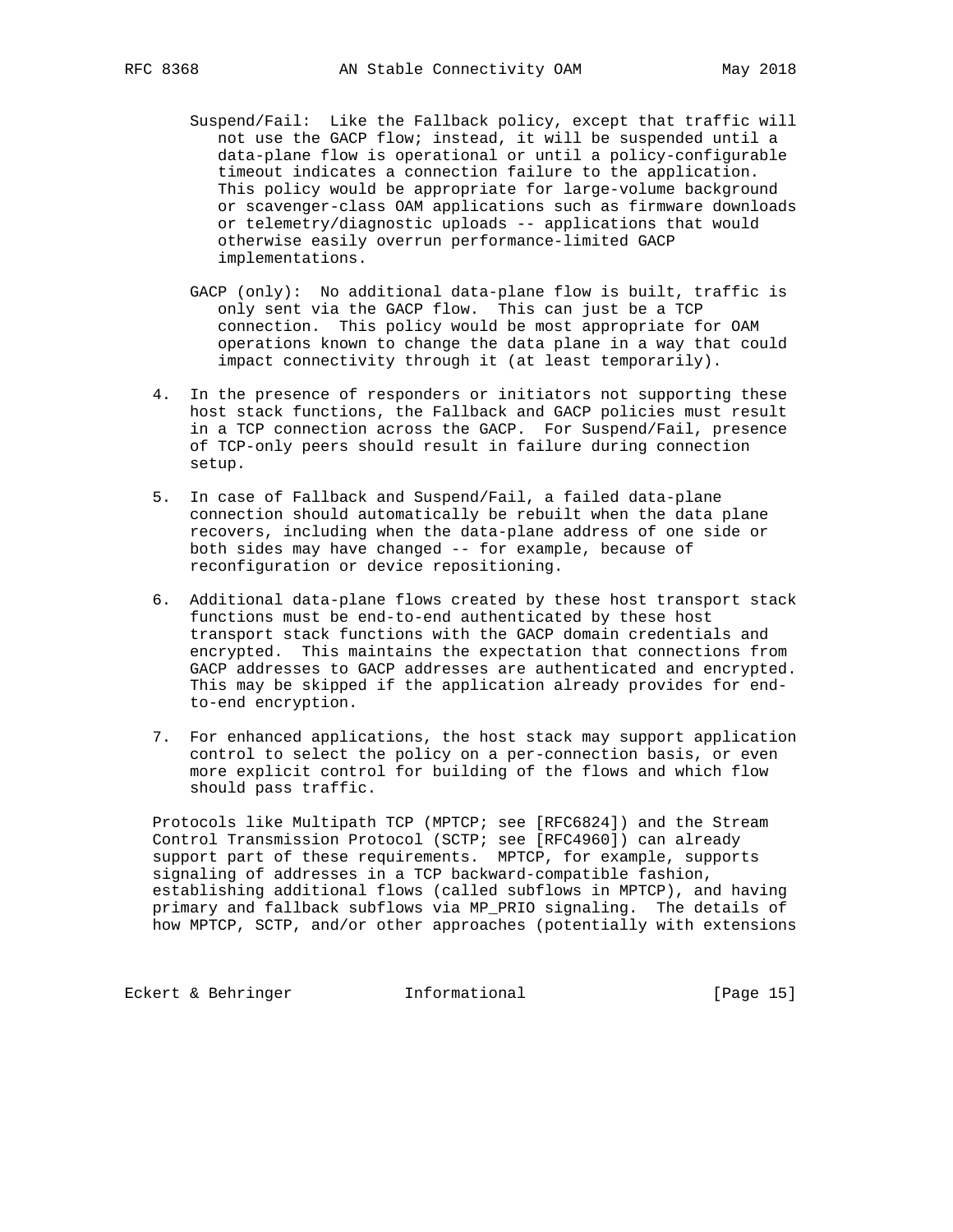and/or (shim) layers on top of them) can best provide a complete solution for the above requirements need further work and are outside the scope of this document.

3.1.6. Autonomic NOC Device/Applications

 Setting up connectivity between the NOC and autonomic devices when the NOC device itself is non-autonomic is a security issue, as mentioned at the beginning of this document. It also results in a range of connectivity considerations (discussed in Section 3.1.5), some of which may be quite undesirable or complex to operationalize.

 Making NMS hosts autonomic and having them participate in the GACP is therefore not only a highly desirable solution to the security issues, but can also provide a likely easier operationalization of the GACP because it minimizes special edge considerations for the NOC. The GACP is simply built all the way automatically, even inside the NOC, and it is only authorizes and authenticates NOC devices/ applications that will have access to it.

 According to [ACP], supporting the ACP all the way into an application device requires implementing the following aspects in it: AN bootstrap/enrollment mechanisms, the secure channel for the ACP and at least the host side of IPv6 routing setup for the ACP. Minimally, this could all be implemented as an application and be made available to the host OS via, e.g., a TAP driver to make the ACP show up as another IPv6-enabled interface.

 Having said this: If the structure of NMS hosts is transformed through virtualization anyhow, then it may be considered equally secure and appropriate to construct a (physical) NMS host system by combining a virtual GACP-enabled router with non-GACP-enabled Virtual Machines (VMs) for NOC applications via a hypervisor. This would leverage the configuration options described in the previous sections but just virtualize them.

3.1.7. Encryption of Data-Plane Connections

 When combining GACP and data-plane connectivity for availability and performance reasons, this too has an impact on security: When using the GACP, most traffic will be encryption protected, especially when considering the above-described use of application devices with GACP. If, instead, the data plane is used, then this is not the case anymore unless it is done by the application.

 The simplest solution for this problem exists when using GACP-capable NMS hosts, because in that case the communicating GACP-capable NMS host and the GACP network device have credentials they can mutually

Eckert & Behringer **Informational** [Page 16]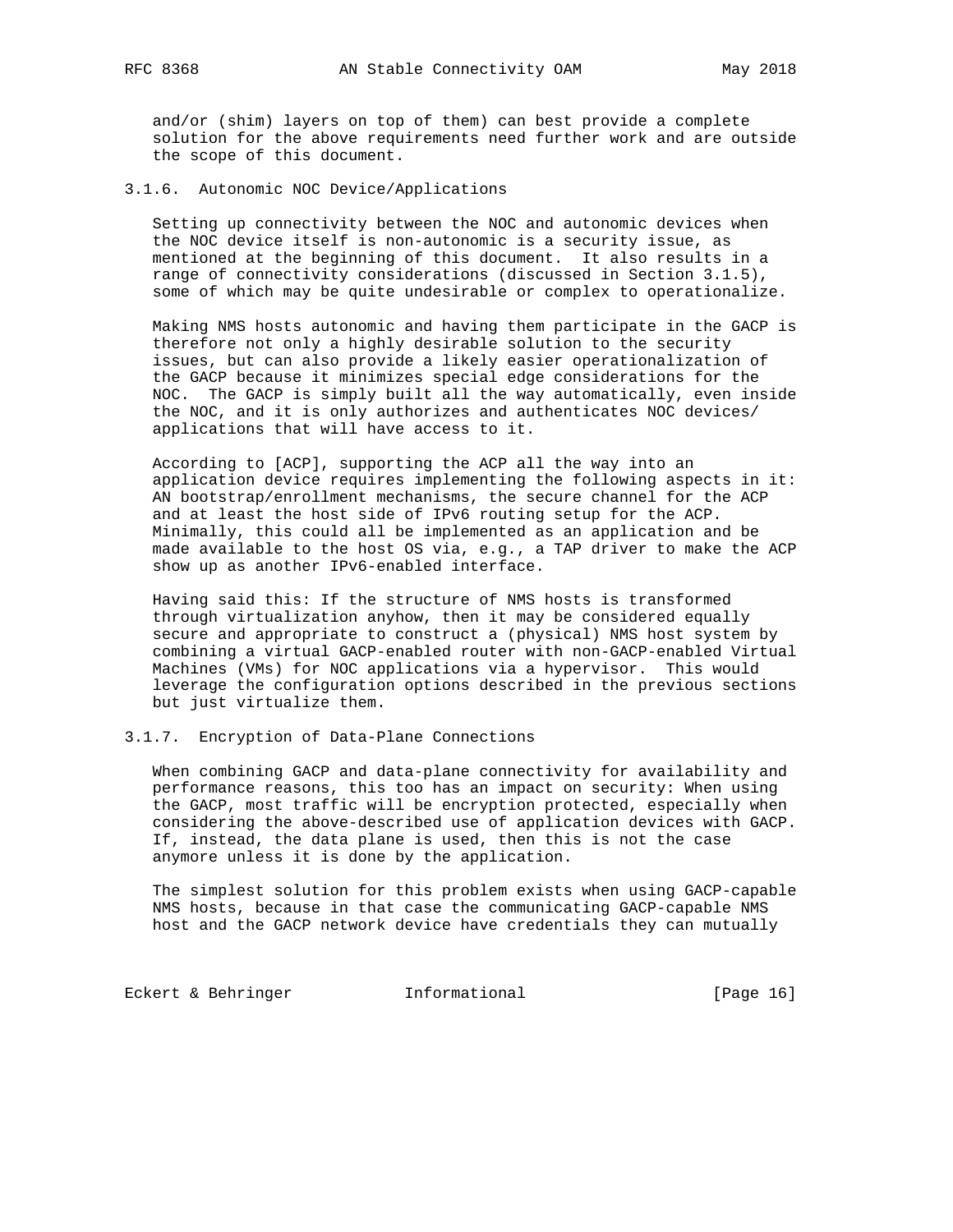trust (same GACP domain). As a result, data-plane connectivity that does support this can simply leverage TLS [RFC5246] or DTLS [RFC6347] with those GACP credentials for mutual authentication -- and this does not incur new key management.

 If this automatic security benefit is seen as most important, but a "full" GACP stack into the NMS host is unfeasible, then it would still be possible to design a stripped-down version of GACP functionality for such NOC hosts that only provides enrollment of the NOC host with the GACP cryptographic credentials and does not directly participate in the GACP encryption method. Instead, the host would just leverage TLS/DTLS using its GACP credentials via the data plane with GACP network devices as well as indirectly via the GACP connect interface with the above-mentioned GACP connect interface into the GACP.

 When using the GACP itself, TLS/DTLS for the transport layer between NMS hosts and network device is somewhat of a double price to pay (GACP also encrypts) and could potentially be optimized away; however, given the assumed lower performance of the GACP, it seems that this is an unnecessary optimization.

3.1.8. Long-Term Direction of the Solution

 If we consider what potentially could be the most lightweight and autonomic long-term solution based on the technologies described above, we see the following direction:

- 1. NMS hosts should at least support IPv6. IPv4/IPv6 NAT in the network to enable use of a GACP is undesirable in the long term. Having IPv4-only applications automatically leverage IPv6 connectivity via host-stack translation may be an option, but this has not been investigated yet.
- 2. Build the GACP as a lightweight application for NMS hosts so GACP extends all the way into the actual NMS hosts.
- 3. Leverage and (as necessary) enhance host transport stacks with automatic GACP with multipath connectivity and data plane as outlined in Section 3.1.5.
- 4. Consider how to best map NMS host desires to underlying transport mechanisms: The three points above do not cover all options. Depending on the OAM, one may still want only GACP, want only data plane, automatically prefer one over the other, and/or want to use the GACP with low performance or high performance (for emergency OAM such as countering DDoS). As of today, it is not clear what the simplest set of tools is to explicitly enable the

Eckert & Behringer **Informational** [Page 17]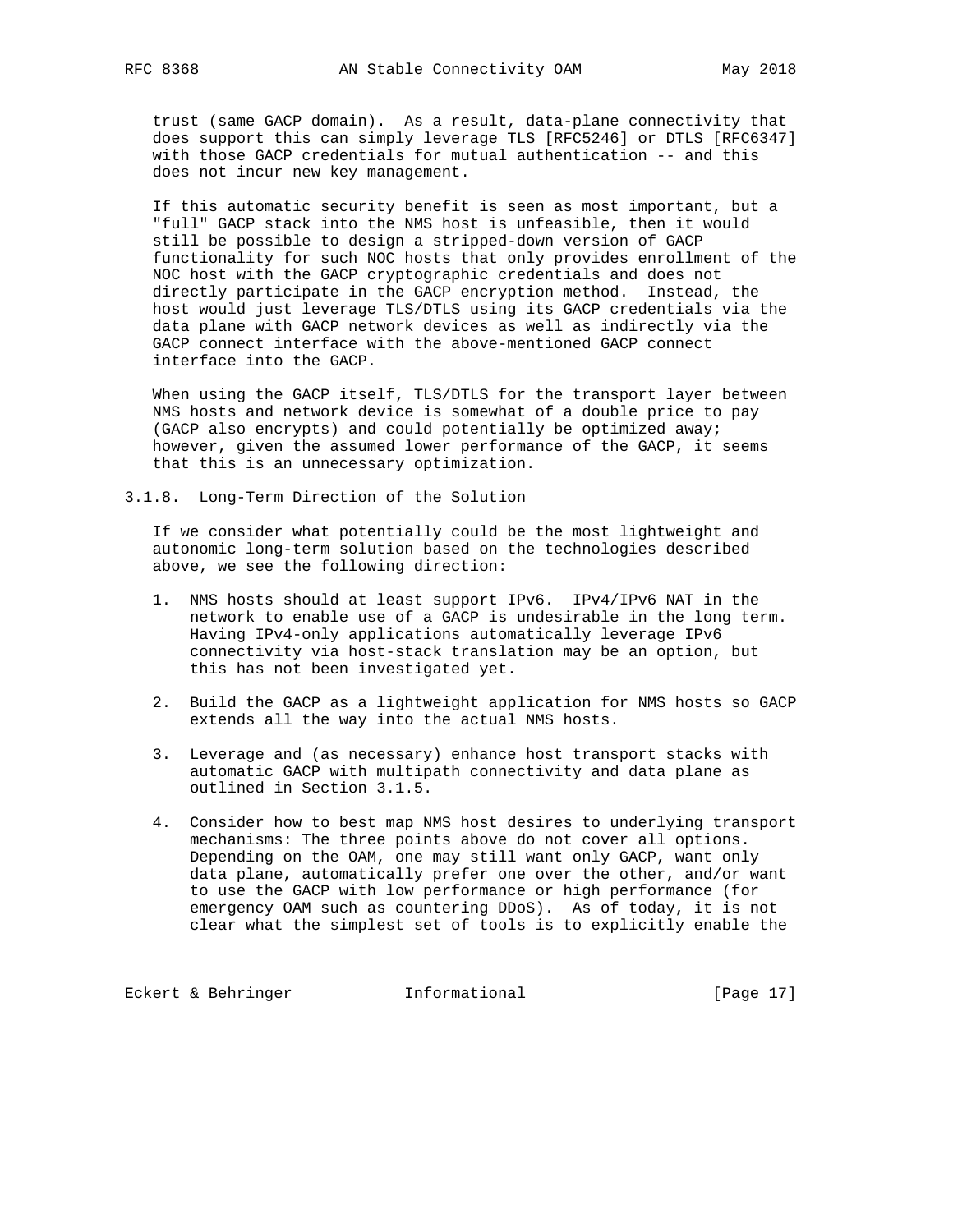choice of desired behavior of each OAM. The use of the above mentioned DNS and multipath mechanisms is a start, but this will require additional work. This is likely a specific case of the more generic scope of TAPS.

### 3.2. Stable Connectivity for Distributed Network/OAM

 Today, many distributed protocols implement their own unique security mechanisms.

 Keying and Authentication for Routing Protocols (KARP; see [RFC6518]) has tried to start to provide common directions and therefore reduce the reinvention of at least some of the security aspects, but it only covers routing protocols and it is unclear how applicable it is to a wider range of network distributed agents such as those performing distributed OAM. The common security of a GACP can help in those cases.

 Furthermore, a GRASP instance ([GRASP]) can run on top of a GACP as a security and transport substrate and provide common local and remote neighbor discovery and peer negotiation mechanisms; this would allow unifying and reusing future protocol designs.

- 4. Architectural Considerations
- 4.1. No IPv4 for GACP

 The GACP is intended to be IPv6 only, and the prior explanations in this document show that this can lead to some complexity when having to connect IPv4-only NOC solutions, and that it will be impossible to leverage the GACP when the OAM agents on a GACP network device do not support IPv6. Therefore, the question was raised whether the GACP should optionally also support IPv4.

 The decision not to include IPv4 for GACP in the use cases in this document was made for the following reasons:

 In service provider networks that have started to support IPv6, often the next planned step is to consider moving IPv4 from a native transport to just a service on the edge. There is no benefit or need for multiple parallel transport families within the network, and standardizing on one reduces operating expenses and improves reliability. This evolution in the data plane makes it highly unlikely that investing development cycles into IPv4 support for GACP will have a longer term benefit or enough critical short-term use cases. Support for IPv6-only for GACP is purely a strategic choice to focus on the known important long-term goals.

Eckert & Behringer **Informational** [Page 18]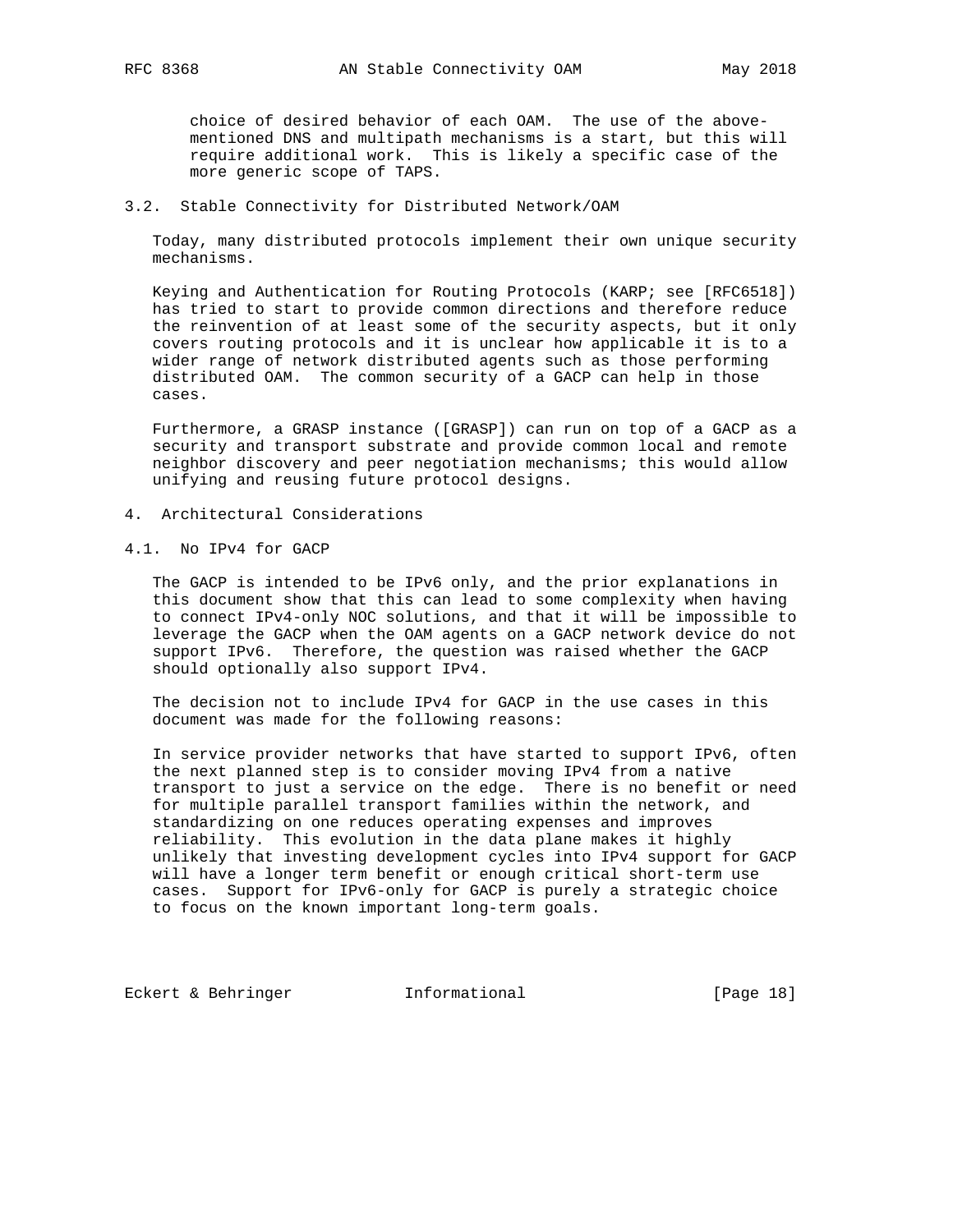In other types of networks as well, we think that efforts to support autonomic networking are better spent in ensuring that one address family will be supported so all use cases will work with it in the long term, instead of duplicating effort with IPv4. Also, auto addressing for the GACP with IPv4 would be more complex than in IPv6 due to the IPv4 addressing space.

5. Security Considerations

 In this section, we discuss only security considerations not covered in the appropriate subsections of the solutions described.

 Even though GACPs are meant to be isolated, explicit operator misconfiguration to connect to insecure OAM equipment and/or bugs in GACP devices may cause leakage into places where it is not expected. Mergers and acquisitions and other complex network reconfigurations affecting the NOC are typical examples.

 GACP addresses are ULAs. Using these addresses also for NOC devices, as proposed in this document, is not only necessary for the simple routing functionality explained above, but it is also more secure than global IPv6 addresses. ULAs are not routed in the global Internet and will therefore be subject to more filtering even in places where specific ULAs are being used. Packets are therefore less likely to leak and less likely to be successfully injected into the isolated GACP environment.

 The random nature of a ULA prefix provides strong protection against address collision even though there is no central assignment authority. This is helped by the expectation that GACPs will never connect all together, and that only a few GACPs may ever need to connect together, e.g., when mergers and acquisitions occur.

 Note that the GACP constraints demand that only packets from connected subnet prefixes are permitted from GACP connect interfaces, limiting the scope of non-cryptographically secured transport to a subnet within a NOC that instead has to rely on physical security (i.e., only connect trusted NOC devices to it).

 To help diagnose packets that unexpectedly leaked, for example, from another GACP (that was meant to be deployed separately), it can be useful to voluntarily list your own ULA GACP prefixes on some sites on the Internet and hope that other users of GACPs do the same so that you can look up unknown ULA prefix packets seen in your network. Note that this does not constitute registration. <https://www.sixxs.net/tools/grh/ula/> was a site to list ULA

Eckert & Behringer **Informational** [Page 19]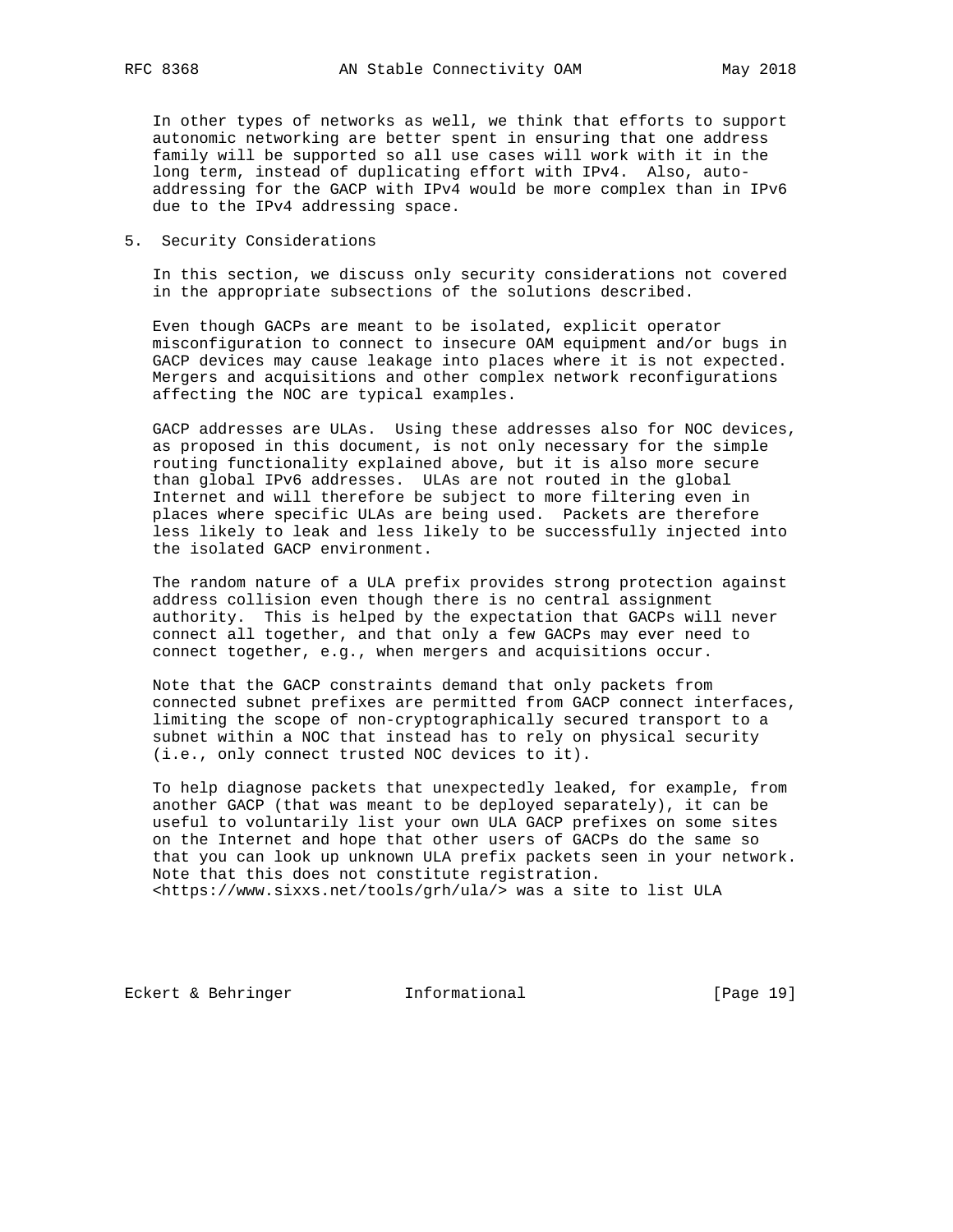prefixes, but it has not been open for new listings since mid-2017. The authors are not aware of other active Internet sites to list ULA use.

 Note that there is a provision in [RFC4193] for address space that is not locally assigned (L bit =  $0$ ), but there is no existing standardization for this, so these ULA prefixes must not be used.

 According to Section 4.4 of [RFC4193], PTR records for ULA addresses should not be installed into the global DNS (no guaranteed ownership). Hence, there is also the need to rely on voluntary lists (as mentioned above) to make the use of an ULA prefix globally known.

 Nevertheless, some legacy OAM applications running across the GACP may rely on reverse DNS lookup for authentication of requests (e.g., TFTP for download of network firmware, configuration, or software). Therefore, operators may need to use a private DNS setup for the GACP ULAs. This is the same setup that would be necessary for using RFC 1918 addresses in DNS. For example, see the last paragraph of Section 5 of [RFC1918]. In Section 4 of [RFC6950], these setups are discussed in more detail.

 Any current and future protocols must rely on secure end-to-end communications (TLS/DTLS) and identification and authentication via the certificates assigned to both ends. This is enabled by the cryptographic credential mechanisms of the GACP.

 If DNS and especially reverse DNS are set up, then they should be set up in an automated fashion when the GACP address for devices are assigned. In the case of the ACP, DNS resource record creation can be linked to the autonomic registrar backend so that the DNS and reverse DNS records are actually derived from the subject name elements of the ACP device certificates in the same way as the autonomic devices themselves will derive their ULAs from their certificates to ensure correct and consistent DNS entries.

 If an operator feels that reverse DNS records are beneficial to its own operations, but that they should not be made available publicly for "security" by concealment reasons, then GACP DNS entries are probably one of the least problematic use cases for split DNS: The GACP DNS names are only needed for the NMS hosts intending to use the GACP -- but not network wide across the enterprise.

6. IANA Considerations

This document has no IANA actions.

Eckert & Behringer **Informational** [Page 20]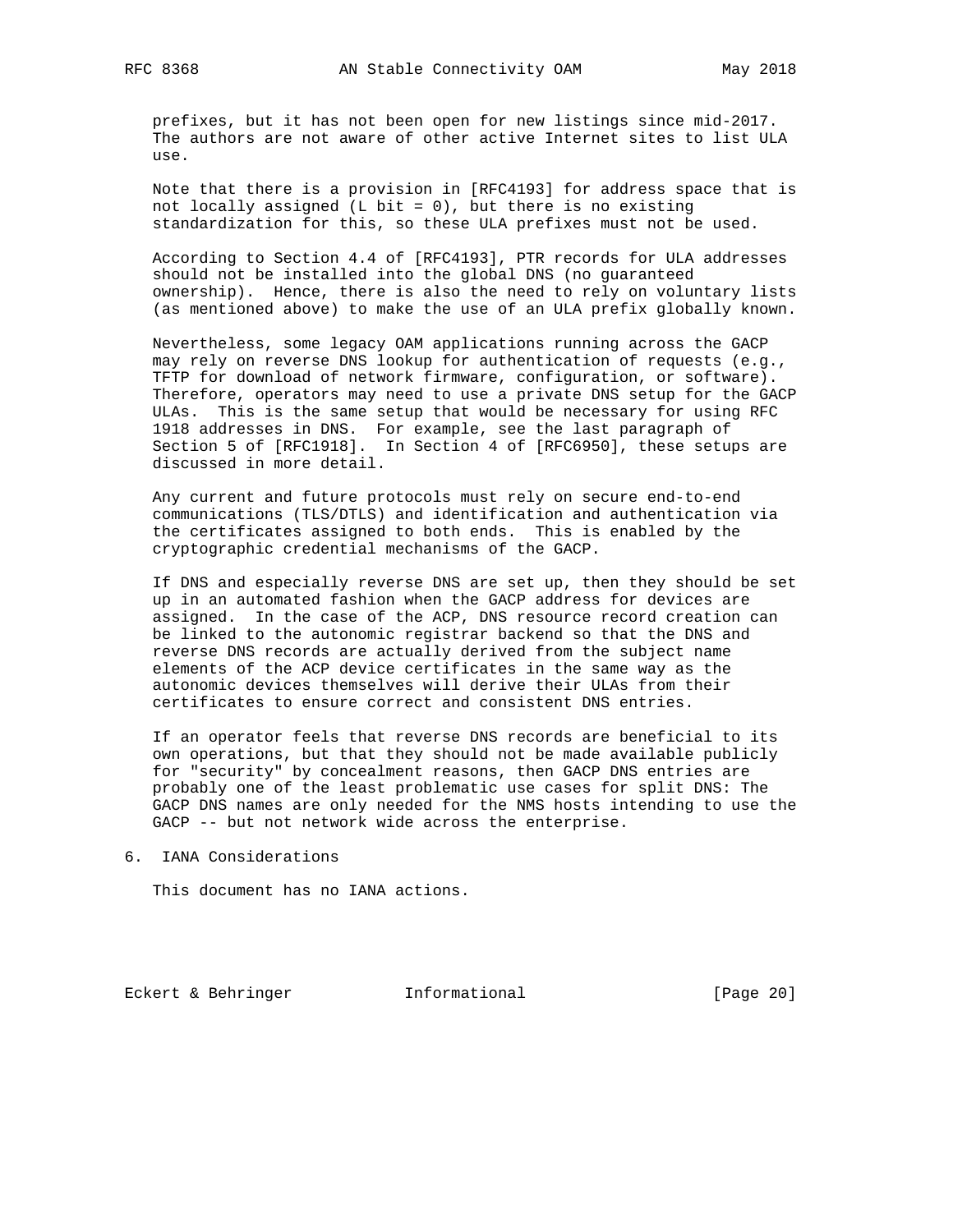## 7. References

- 7.1. Normative References
	- [RFC1918] Rekhter, Y., Moskowitz, B., Karrenberg, D., de Groot, G., and E. Lear, "Address Allocation for Private Internets", BCP 5, RFC 1918, DOI 10.17487/RFC1918, February 1996, <https://www.rfc-editor.org/info/rfc1918>.
	- [RFC4191] Draves, R. and D. Thaler, "Default Router Preferences and More-Specific Routes", RFC 4191, DOI 10.17487/RFC4191, November 2005, <https://www.rfc-editor.org/info/rfc4191>.
	- [RFC4193] Hinden, R. and B. Haberman, "Unique Local IPv6 Unicast Addresses", RFC 4193, DOI 10.17487/RFC4193, October 2005, <https://www.rfc-editor.org/info/rfc4193>.
	- [RFC6724] Thaler, D., Ed., Draves, R., Matsumoto, A., and T. Chown, "Default Address Selection for Internet Protocol Version 6 (IPv6)", RFC 6724, DOI 10.17487/RFC6724, September 2012, <https://www.rfc-editor.org/info/rfc6724>.
	- [RFC6824] Ford, A., Raiciu, C., Handley, M., and O. Bonaventure, "TCP Extensions for Multipath Operation with Multiple Addresses", RFC 6824, DOI 10.17487/RFC6824, January 2013, <https://www.rfc-editor.org/info/rfc6824>.
	- [RFC7575] Behringer, M., Pritikin, M., Bjarnason, S., Clemm, A., Carpenter, B., Jiang, S., and L. Ciavaglia, "Autonomic Networking: Definitions and Design Goals", RFC 7575, DOI 10.17487/RFC7575, June 2015, <https://www.rfc-editor.org/info/rfc7575>.
	- [RFC7757] Anderson, T. and A. Leiva Popper, "Explicit Address Mappings for Stateless IP/ICMP Translation", RFC 7757, DOI 10.17487/RFC7757, February 2016, <https://www.rfc-editor.org/info/rfc7757>.
	- [RFC7915] Bao, C., Li, X., Baker, F., Anderson, T., and F. Gont, "IP/ICMP Translation Algorithm", RFC 7915, DOI 10.17487/RFC7915, June 2016, <https://www.rfc-editor.org/info/rfc7915>.

Eckert & Behringer **Informational** [Page 21]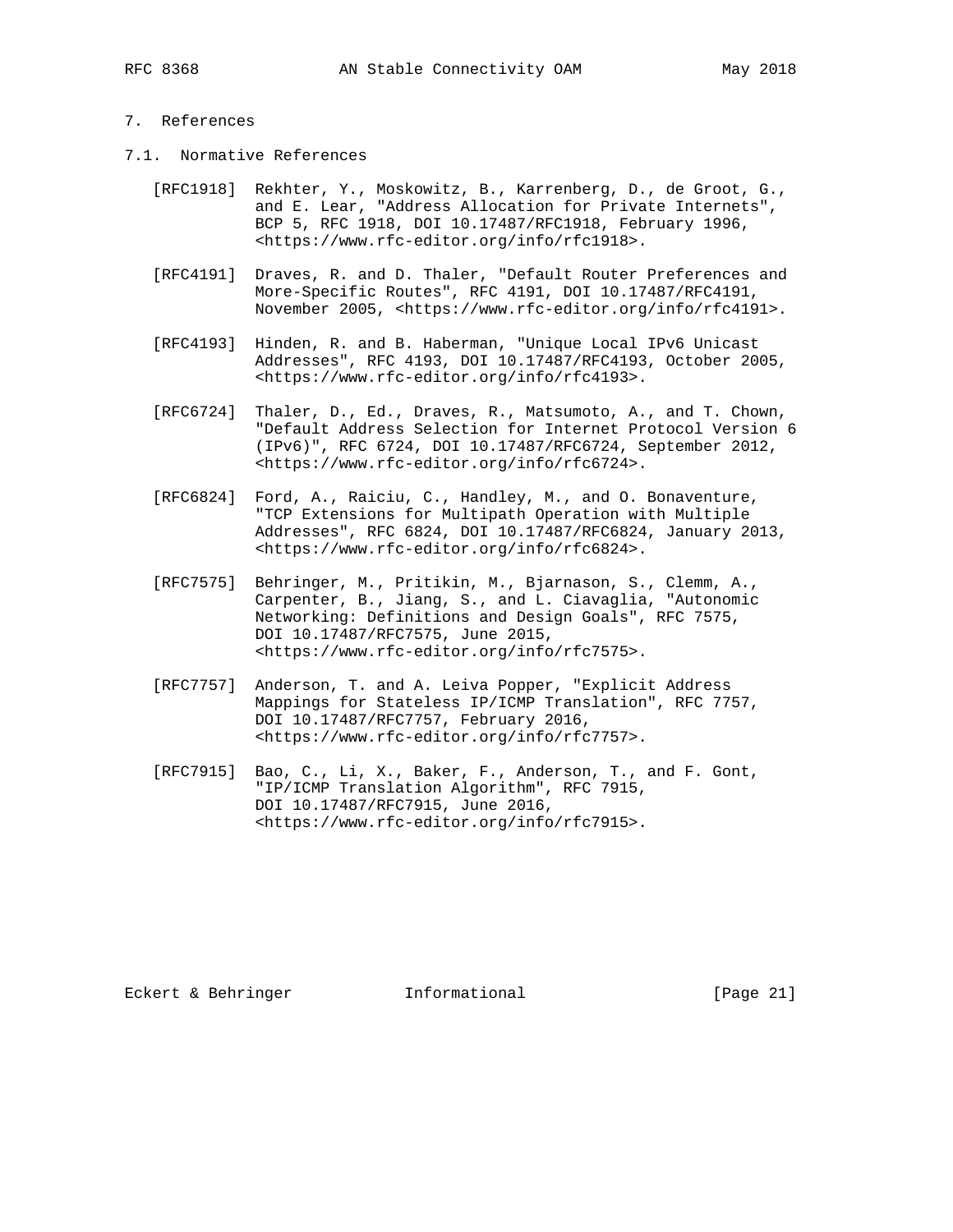# 7.2. Informative References

- [ACP] Eckert, T., Behringer, M., and S. Bjarnason, "An Autonomic Control Plane (ACP)", Work in Progress, draft-ietf-anima-autonomic-control-plane-13, December 2017.
- [BRSKI] Pritikin, M., Richardson, M., Behringer, M., Bjarnason, S., and K. Watsen, "Bootstrapping Remote Secure Key Infrastructures (BRSKI)", Work in Progress, draft-ietf-anima-bootstrapping-keyinfra-15, April 2018.
- [GRASP] Bormann, C., Carpenter, B., and B. Liu, "A Generic Autonomic Signaling Protocol (GRASP)", Work in Progress, draft-ietf-anima-grasp-15, July 2017.
- [IEEE.802.1Q]

 IEEE, "IEEE Standard for Local and metropolitan area networks -- Bridges and Bridged Networks", IEEE 802.1Q-2014, DOI 10.1109/ieeestd.2014.6991462, December 2014, <http://ieeexplore.ieee.org/servlet/ opac?punumber=6991460>.

[ITUT\_G7712]

 ITU, "Architecture and specification of data communication network", ITU-T Recommendation G.7712/Y.1703, November 2001, <https://www.itu.int/rec/T-REC-G.7712/en>.

[REF\_MODEL]

 Behringer, M., Carpenter, B., Eckert, T., Ciavaglia, L., and J. Nobre, "A Reference Model for Autonomic Networking", Work in Progress, draft-ietf-anima-reference-model-06, February 2018.

- [RFC1034] Mockapetris, P., "Domain names concepts and facilities", STD 13, RFC 1034, DOI 10.17487/RFC1034, November 1987, <https://www.rfc-editor.org/info/rfc1034>.
- [RFC4960] Stewart, R., Ed., "Stream Control Transmission Protocol", RFC 4960, DOI 10.17487/RFC4960, September 2007, <https://www.rfc-editor.org/info/rfc4960>.
- [RFC5246] Dierks, T. and E. Rescorla, "The Transport Layer Security (TLS) Protocol Version 1.2", RFC 5246, DOI 10.17487/RFC5246, August 2008, <https://www.rfc-editor.org/info/rfc5246>.

Eckert & Behringer **Informational** [Page 22]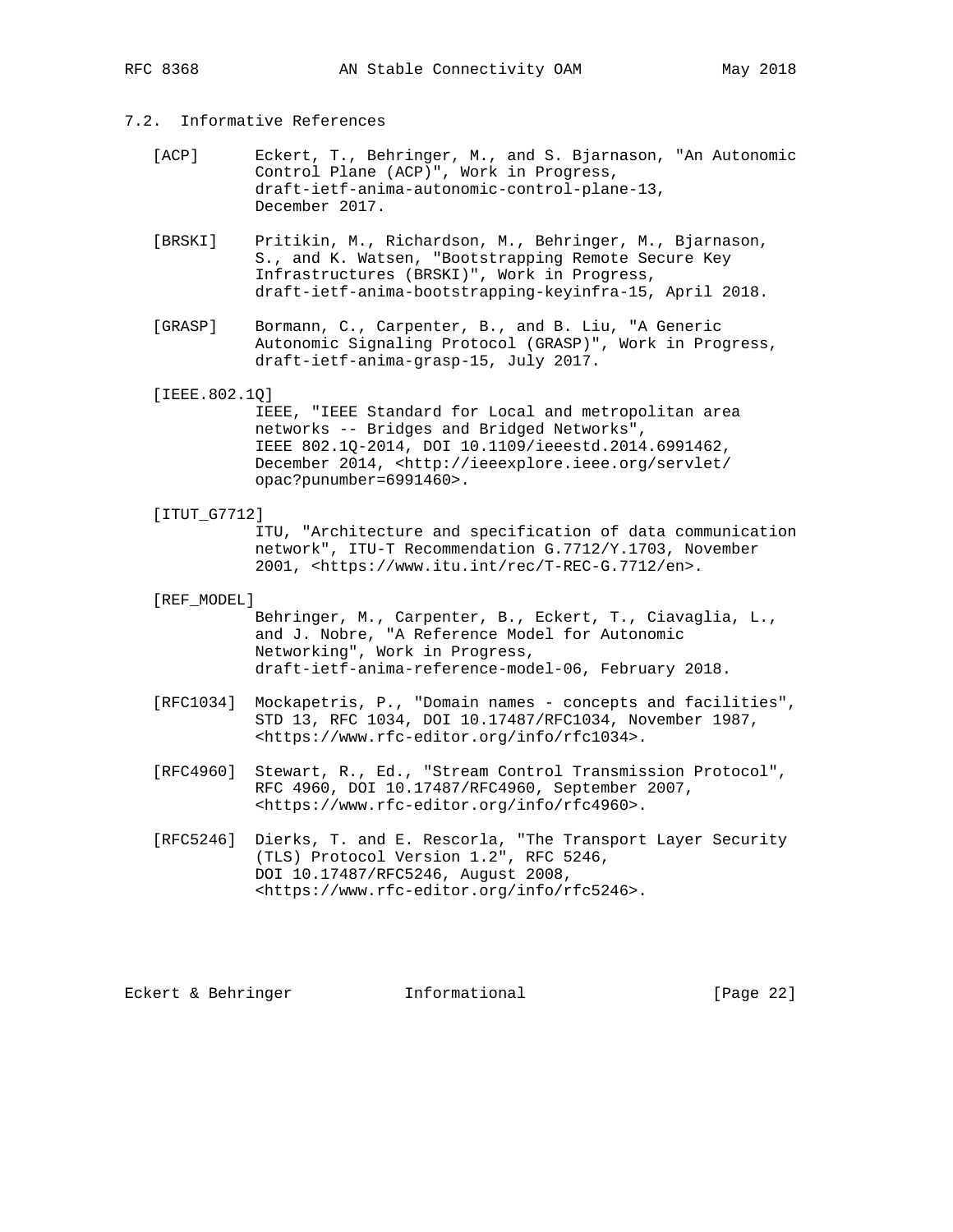- [RFC6146] Bagnulo, M., Matthews, P., and I. van Beijnum, "Stateful NAT64: Network Address and Protocol Translation from IPv6 Clients to IPv4 Servers", RFC 6146, DOI 10.17487/RFC6146, April 2011, <https://www.rfc-editor.org/info/rfc6146>.
- [RFC6291] Andersson, L., van Helvoort, H., Bonica, R., Romascanu, D., and S. Mansfield, "Guidelines for the Use of the "OAM" Acronym in the IETF", BCP 161, RFC 6291, DOI 10.17487/RFC6291, June 2011, <https://www.rfc-editor.org/info/rfc6291>.
- [RFC6347] Rescorla, E. and N. Modadugu, "Datagram Transport Layer Security Version 1.2", RFC 6347, DOI 10.17487/RFC6347, January 2012, <https://www.rfc-editor.org/info/rfc6347>.
- [RFC6434] Jankiewicz, E., Loughney, J., and T. Narten, "IPv6 Node Requirements", RFC 6434, DOI 10.17487/RFC6434, December 2011, <https://www.rfc-editor.org/info/rfc6434>.
- [RFC6518] Lebovitz, G. and M. Bhatia, "Keying and Authentication for Routing Protocols (KARP) Design Guidelines", RFC 6518, DOI 10.17487/RFC6518, February 2012, <https://www.rfc-editor.org/info/rfc6518>.
- [RFC6950] Peterson, J., Kolkman, O., Tschofenig, H., and B. Aboba, "Architectural Considerations on Application Features in the DNS", RFC 6950, DOI 10.17487/RFC6950, October 2013, <https://www.rfc-editor.org/info/rfc6950>.

#### Acknowledgements

 This work originated from an Autonomic Networking project at Cisco Systems, which started in early 2010, with customers involved in the design and early testing. Many people contributed to the aspects described in this document, including in alphabetical order: BL Balaji, Steinthor Bjarnason, Yves Herthoghs, Sebastian Meissner, and Ravi Kumar Vadapalli. The authors would also like to thank Michael Richardson, James Woodyatt, and Brian Carpenter for their review and comments. Special thanks to Sheng Jiang and Mohamed Boucadair for their thorough reviews.

Eckert & Behringer **Informational** [Page 23]